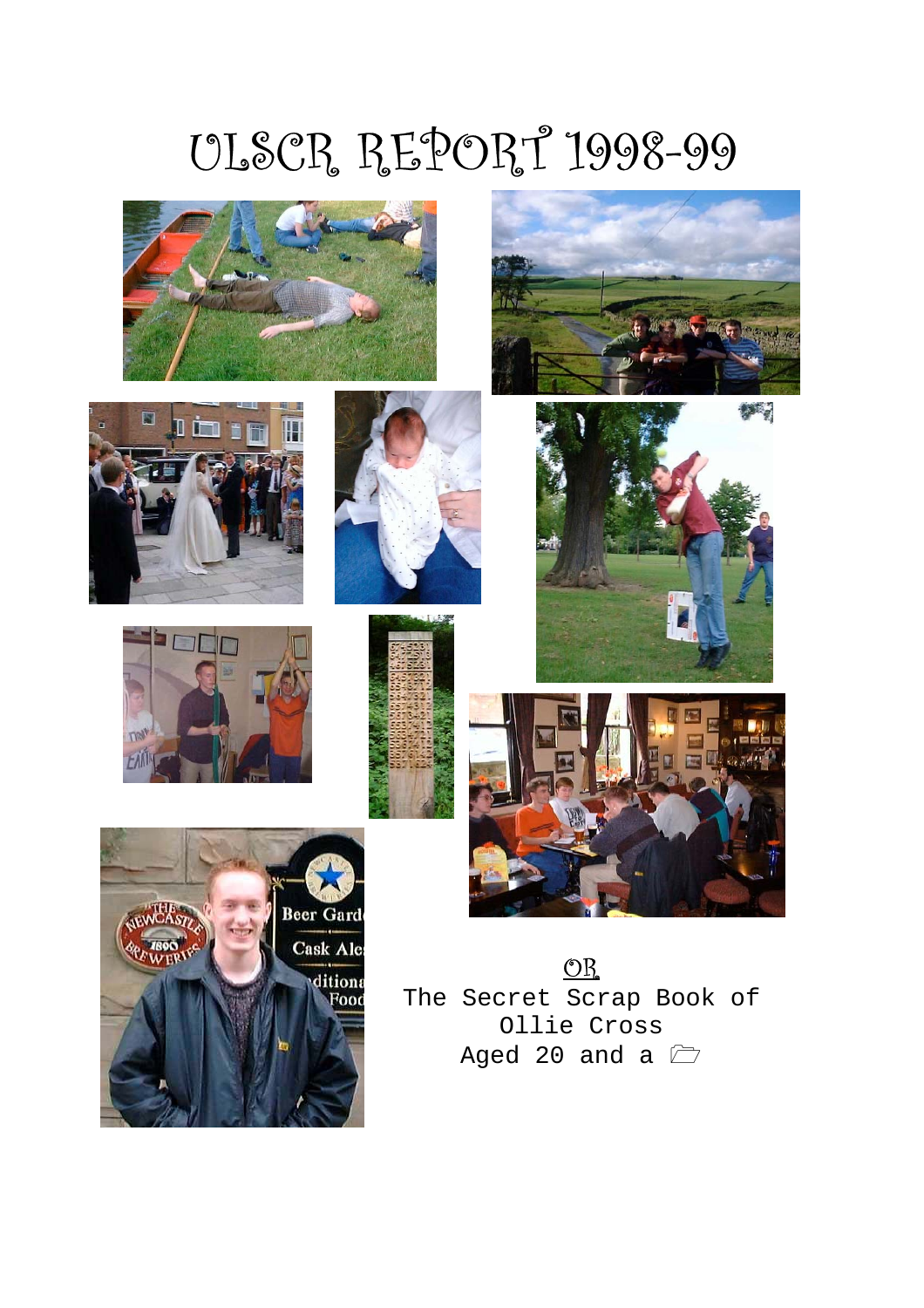# **SOCIETY OFFICIALS 1998-99**

| President                 | <b>Michael Trimm</b>                     |
|---------------------------|------------------------------------------|
| Vice Presidents           | James Sawle<br>Fiona Edwards             |
| Master                    | <b>Oliver Cross</b>                      |
| Secretary/Treasurer       | <b>Louise Price</b>                      |
| <b>Committee Members</b>  | Rebecca Bruce<br><b>Simon Barnes</b>     |
| <b>Trustees</b>           | Roger Bailey<br><b>Richard Saddleton</b> |
| <b>PCC</b> Representative | <b>Richard Saddleton</b>                 |
| CC Representative         | <b>Mark Bennett</b>                      |
| Auditor                   | Samantha Hovey                           |

# **SOCIETY OFFICIALS 1999-MM**

| President                 | Michael Trimm                                   |
|---------------------------|-------------------------------------------------|
| <b>Vice Presidents</b>    | <b>Mark Bennett</b><br><b>James Sawle</b>       |
| Master                    | Katie Town                                      |
| Secretary                 | Jennifer Holden                                 |
| Treasurer                 | <b>Will Norton</b>                              |
| <b>Committee Member</b>   | <b>Oliver Cross</b>                             |
| <b>Trustees</b>           | <b>Roger Bailey</b><br><b>Richard Saddleton</b> |
| <b>PCC</b> Representative | <b>Richard Saddleton</b>                        |
| <b>CC</b> Representative  | <b>Mark Bennett</b>                             |
| Auditor                   | Samantha Hovey                                  |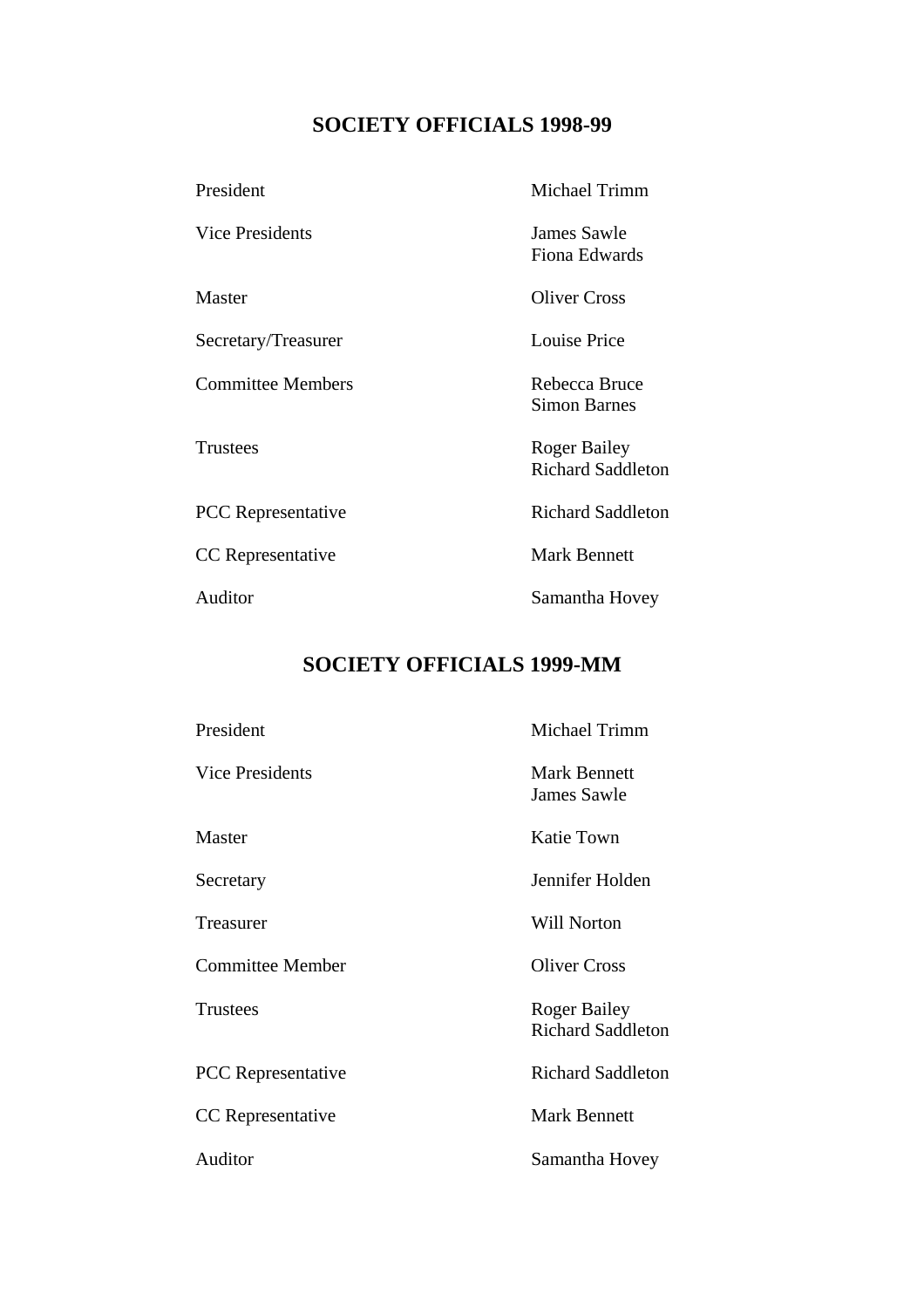# **Master's Report**

This has been a relatively successful year, with a return to the enthusiasm shown two years ago.

Practices have been well attended, with all but two having at least twelve ringers, usually with at least eight by 7:30pm.

This has been helpful largely due to a good intake of enthusiastic freshers, but we have also had a lot more help from the Society's more experienced members, as well as friends.

Ringing at practices has varied from call changes and plain hunt to spliced London, Bristol, Belfast, Glasgow with a reasonable standard of striking usually being maintained.

Service ringing has been well supported, but I still feel don't have enough enthusiasm to make it worthwhile reinstating towers yet - perhaps we can try that next year.

All the quarters at Barts were attempted, although not all were successful. No quarters were arranged at Clement Danes and only one at Southwark due to a lack of enthusiasm and support.

Despite last minute setbacks, peal weekend went well, with five out of six peals being scored. Other than these there were very few peals rung, mainly due to members being involved in other things. However, Jennifer Holden and Will Norton both managed to ring their first peals during the year.

The last practice before the AGM saw a very large turnout up the tower and even more so in the pub, with only a handful of members absent - I hope that this is maintained.

I would like to wish the new Master well and hope that the Society continues to give them support for the coming year.

OC

#### **Secretary's Report**

Events which occurred during the year were the picnic in Victoria park, Vanessa and Mikael's wedding, Pete's BBQ, the summer tour to Northumberland, the Annual Dinner and the Freshers' Tour.

Members of the Society attended lots of other dinners including those at Bristol, Liverpool, Sheffield and Oxford.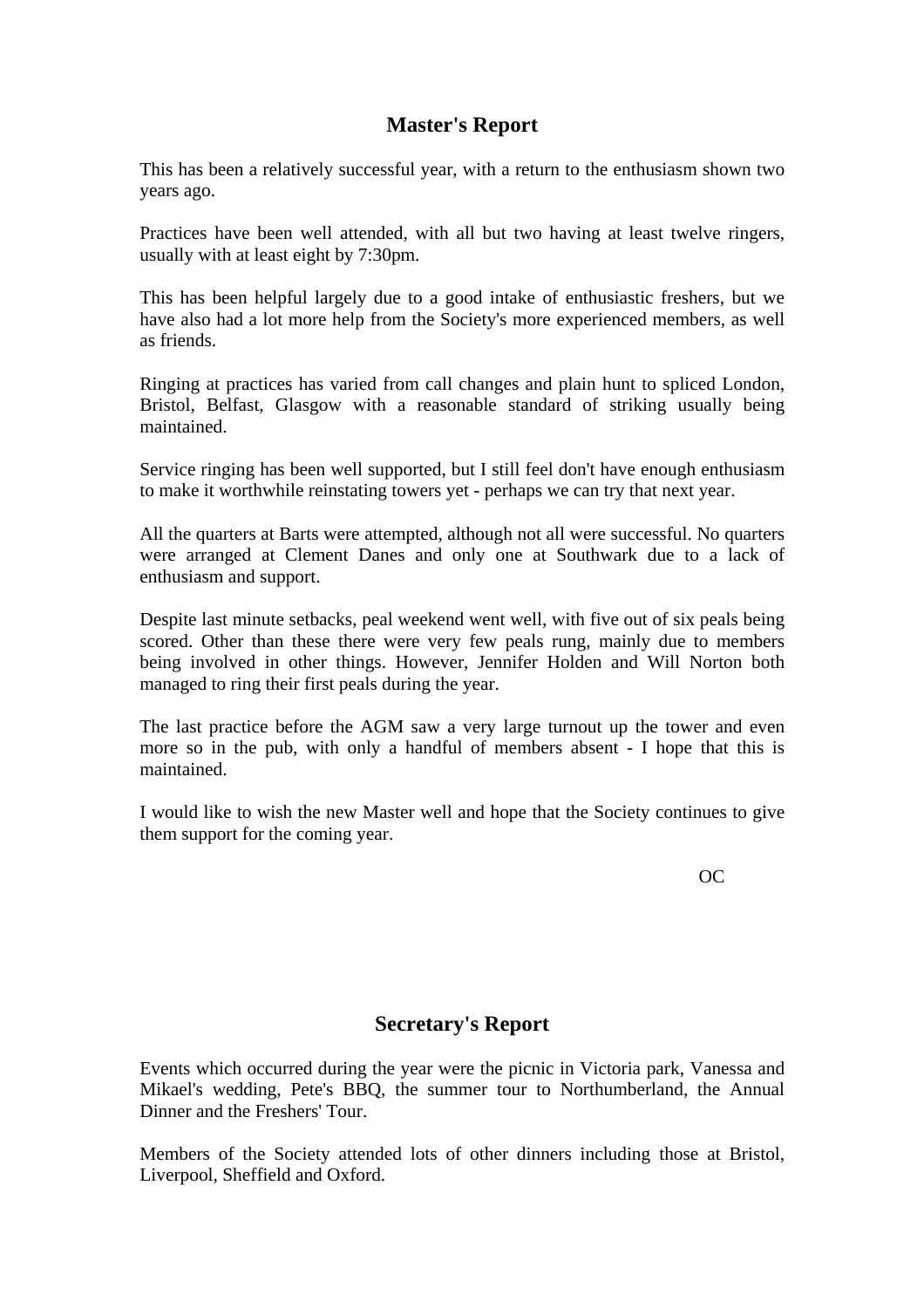This year we hosted the SUA Weekend and came last in both the 6-bell and 8-bell striking competitions. Cambridge won the 8-bell and Southampton the 6-bell.

Lots of drinking was done during the year on basically any occasion anyone could think of.

As previously mentioned, Vanessa Powell and Mikael Gisslegard got married as did Simon Gay and Tina Stoeklin.

David Sparling and Gill Palmer got engaged as did David Garton and a flute player! Mark and Caroline Bennett had a baby (Daniel).

Ed and Chris Webb also had a baby but of the other kind (Kathryn).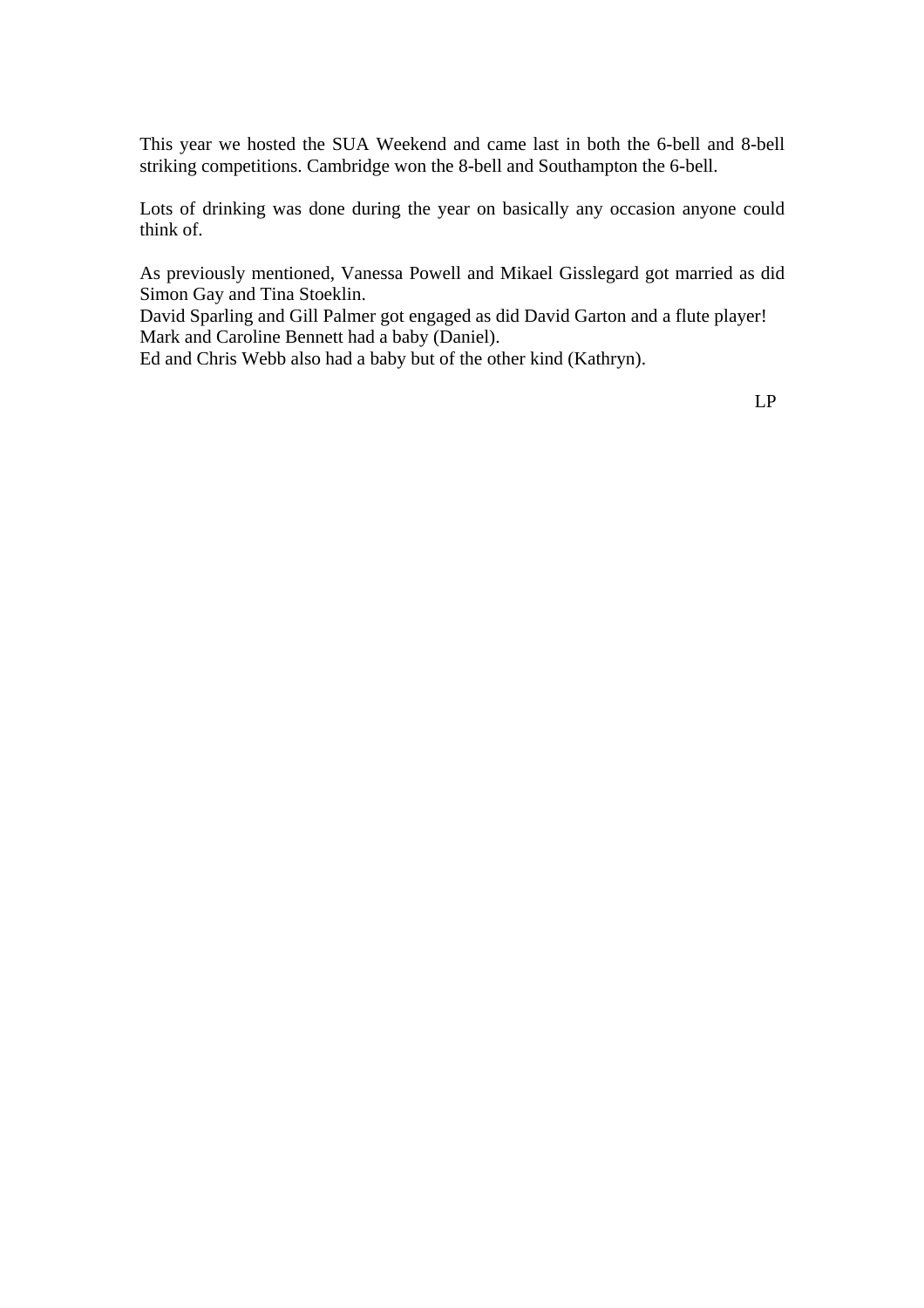# **Treasurer's Report**

| Income                                 |           |                                | $\pounds$    |
|----------------------------------------|-----------|--------------------------------|--------------|
| Life Membership (4)                    |           |                                | 30.00        |
| Donations & Steeplage                  |           |                                | 183.21       |
| Dinner Profit                          |           |                                | 93.14        |
| Peal Fees                              |           |                                | 21.00        |
| Sweatshirts                            |           |                                | 34.50        |
| Interest                               |           |                                | 9.46         |
|                                        |           | Total                          | £371.31      |
| Expenditure                            |           |                                |              |
| <b>Central Council Subscription</b>    |           |                                | 10.00        |
| CC Rep Expenses (Ireland)              |           |                                | 130.00       |
| Ropes (J Pritchard)                    |           |                                | 174.84       |
| <b>Shoreditch Donation</b>             |           |                                | 10.00        |
| Photocopying                           |           |                                | 1.00         |
| Sundries                               |           |                                | 18.99        |
| Membership of Friends of St Olave's    |           |                                | 25.00        |
| <b>Electric Fan Heater</b>             |           |                                | 14.99        |
| Handbell Insurance                     |           |                                | <u>17.78</u> |
|                                        |           | Total                          | £387.61      |
|                                        |           | Excess Income over Expenditure | $-£16.30$    |
| 1998 Annual Dinner Account             |           |                                |              |
| Income                                 |           | $\pounds$                      |              |
| 47 Tickets @£32.50                     |           | 1,527.50                       |              |
| 144 Pints @£1.90                       |           | 273.60                         |              |
| <b>Hotel Discount</b>                  |           | 254.68                         |              |
| <b>Raffle Proceeds</b>                 |           | 67.00                          |              |
| Expenditure                            |           |                                | £2,122.78    |
| 50 meals @ £26.50                      |           | 1,325.00                       |              |
| <b>Guest Speaker's Ticket Refunded</b> |           | 32.49                          |              |
| 2 Firkins @ £89.20                     |           | 178.40                         |              |
| 144 Pints Corkage @ £0.50              |           | 72.00                          |              |
| <b>Sherry Reception</b>                |           | 150.00                         |              |
| Disco                                  |           | 271.75                         |              |
| Donation To Charity                    |           | 75.00                          |              |
|                                        |           |                                | £2,029.64    |
|                                        |           | Net Profit                     | £93.14       |
| <b>Balances</b>                        | b/f       | c/f                            |              |
| <b>Community Account</b>               | £907.69   | £889.11                        |              |
| <b>Business Premium Account</b>        | £100.86   | £103.14                        |              |
|                                        | £1,008.55 | £992.25                        |              |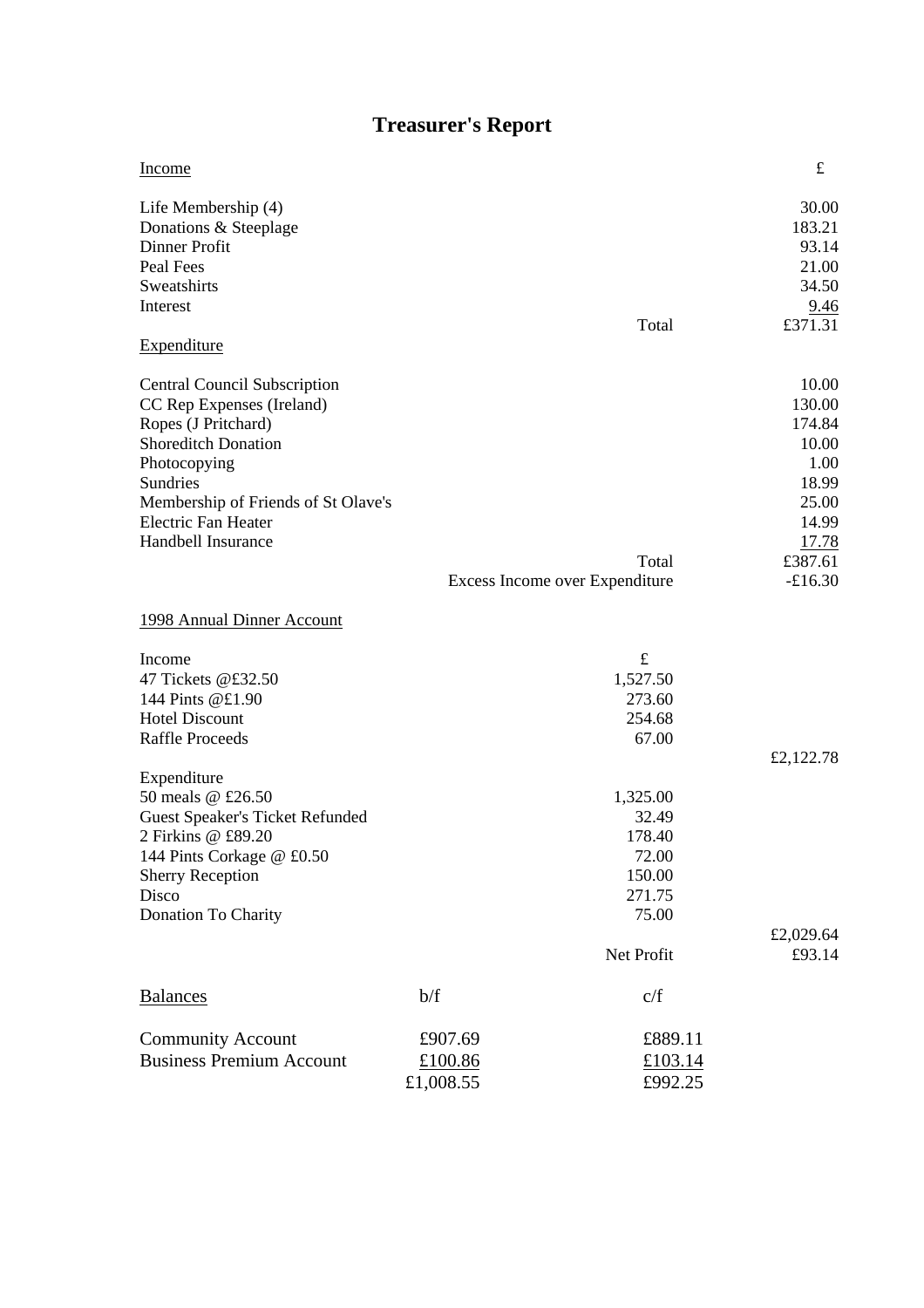## **UL Dinner - 28th November 1998**

The day dawned bright, clear and chilly and as the clocks of the City struck 9.30am, eleven of us met at St Mary le Bow. Michael Purday turned up twenty minutes later. At least one member of the band was looking slightly delicate due to the excesses of the St Martin in the Fields dinner which had inconsiderately been scheduled for the evening before. Despite this a very creditable peal of Stedman Cinques was completed at a brisk pace with Mark Bennett putting in a sterling performance on the eleventh and Olly just about managing not to fall off the tenor box. Then it was off to The Cockpit, where Olly re-hydrated himself with copious quantities of Coke and the rest of us did likewise except with beer. Some people stayed in The Cockpit for the rest of the day and, consequently, Sam's plans to pop to Selfridges to spend a fortune on a new dress for the Dinner had to be scrapped and she was forced to "make do" with one of the other hundred dresses in her wardrobe....some people!

The Dinner itself was held at The Cavendish Hotel for the second year running. During the sherry reception (at which the sherry ran out!) there was a constant stream of people arriving and by the hour of the Dinner there were about sixty members and friends looking forward to a good dinner in good company.

The food was good (although perhaps not quite as good as the previous year), but the thing that everyone will remember from the 1998 Dinner is the wine, or should I say lack of it. No actually that's not fair; some people did get the wine they had ordered, some even got it in time for the dessert (and I know of two people who got a bottle of champagne for nothing, but that's another story), but it is fair to say that the organisation and distribution of the wine left a lot to be desired and toasts were having to be made with soup ("The President would like to take soup with all those who have not yet received any wine" was a memorable one!). However, the diplomacy and negotiating skills of Chris Gould did mean that each table got two free bottles....eventually.

Then came the time for the speeches. Witty and entertaining speeches from Chris Gould and Mark Entwistle were followed by an "interesting" speech from Olly. His speech which consisted of a short version; "Thank you" and a long version; "Thank you very much" would have made a great opening and when he sat down we all laughed expecting more. Sadly this was not to be and even Mike's attempts at ventriloquism could not produce a speech from this dummy.

The disco was, as always, a sight to behold as the most unlikely members of the Society proved themselves to be demons on the dancefloor. The festivities carried on late into the night, the disco finishing on a suitably upbeat finale number of "New York, New York". By 2am only a select gathering was left to watch Richard "there's another five pints in this one" Saddleton 'squeeze' beer out of allegedly empty (that's what the hotel staff told us) beer barrels. This spectacle continued for a good couple of hours before we decided enough was enough and made our way home.

Thanks to James for what was a superbly organised and entertaining dinner and to the hotel staff for proving to us that the UL are not the most disorganised and dithering group of people in the world.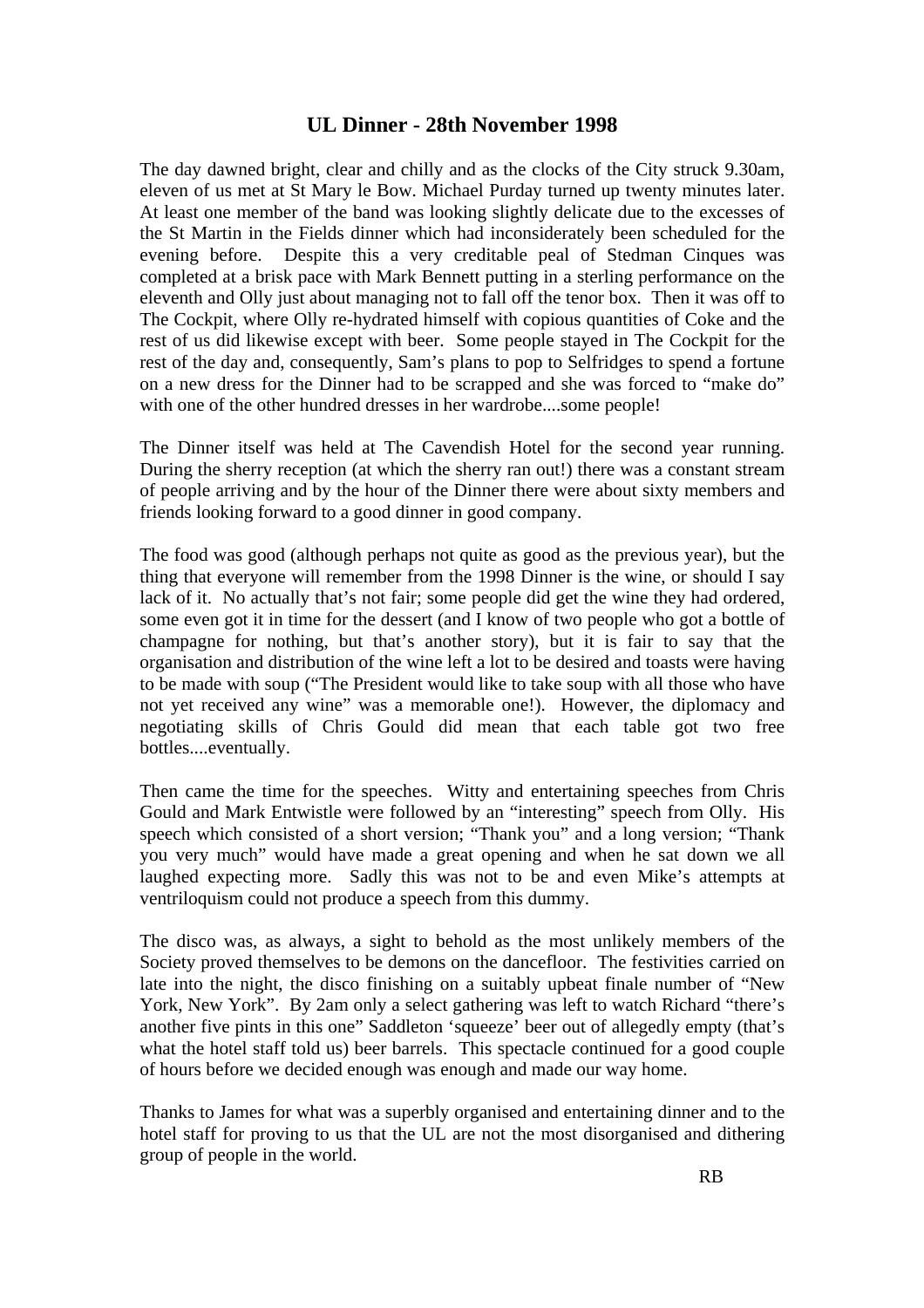## **ULSCR Freshers' Tour 1999**

And it came to pass in those days that there went out a decree from Cæsar Cross that all the young of the world should be taken out, and all went forth, each from his own digs, unto the place of his picking up.

Enough of the pseudo-biblical style: this is a report of the most enjoyable and successful Freshers' Tour in living memory. Last year, four turned up in Guildford and ended up helping with the Surrey University Society's learners' practice, and getting drunk; the year before, a recent UCL Philosophy graduate forgot to organise the tour, (his mind presumably on higher things), so nobody even got drunk. This year, the tour was organised in advance, and the transport policy was coordinated in an unprecedented manner. Even the meals were organised beforehand, allowing the party to make more efficient use of the two hour lunchtime.

It was 0830 when the minibus left Sidney House, with Barr, Bartlett and Baverstock on board. The first stop was Liverpool Street at (ahem) 0845, where **THE SECRETARY AND TREASURER** joined us, but not Mark Jarvis. Here's to absent acquaintances. Having wasted nearly twenty minutes looking for somebody who wasn't there, we were delayed slightly in our arrival on the Embankment. Here were richer pickings-up, namely: a **VICE PRESIDENT**, two **FRESHERS**, another Baverstock, an **OUS MEMBER**, and **WILL** "Just say 'no'" **NORTON**. i

The only thing left that could possibly delay us was a bladder failure, and sure enough, one occurred. Happily it was near to Fleet Services, and only affected the old men with prostate problems. Arriving in New Alresford with seconds to spare, we were obliged to park in a pub car park with a notice making dire imprecations against those who used the car park without patronising the establishment. Unfortunately for some members of the party with their eyes on the clock (we had arrived at opening time), no recriminations were actually suffered.

The compensation was more than adequate in Cheriton, the next village along. If Alresford's bells are somewhat odd struck but sound all right, Cheriton's go well but are too loud: it may have been a mistake to move the ringing room upstairs, as the story of the tower of Babel tells us. [Advice from grammar checker was "incomprehensible joke: consider revising."] However, I ought to try to keep any mention of bells out of this. The next venue was The Flowerpots - happily an Inn and brewery, rather than a load of garden crockery suspended on rope and wheel in a remote shed by a sad obsessive who ought to be given the same treatment.

Throughout the day, Tim kept everyone on their best behaviour by cropping up with his camera in the most unexpected nooks. Not satisfied with live action (another sadly defunct UL tradition), he dazzled us with his stills skills as well, surprising in particular my Mum, who was just about to pull the treble off at Cheriton when **THE WATSON FELLOWii** flashed in the name of art. The powder puff was only needed once, to minimise the lens flare from Steve Castle's head. Full use was made of the wide angle lens, however, more often than not when Garry Barr walked into shot.

The ale in the Flowerpots Inn went down very well - even the driving bitter was slurpably tasty. All the food arrived promptly, so it didn't get in the way of the beer.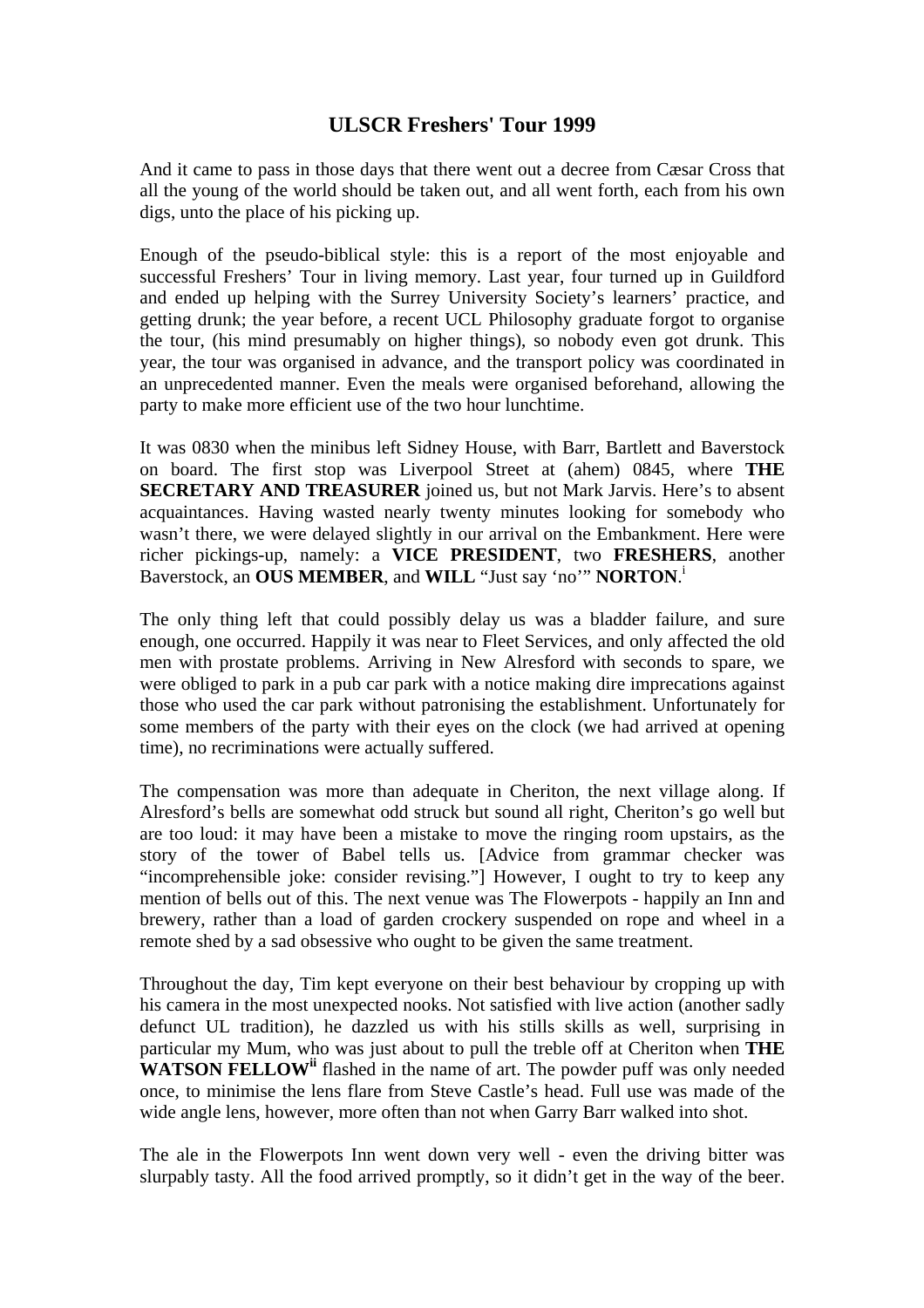The **CHEESE AND PRAWN TOASTED SANDWICH** ordered by Will and James turned out to be not merely edible, but quite delicious. Must make one at home. And talking of home, we were absolutely delirious when we learnt that the Flowerpots not only brewed excellent beer, but that it would also give us some in a polypin to take away with us. Sure enough, a largish container of Pots Ale was strapped into one of the seats on the minibus before you could say "Fuller, Smith and Turner." James had even negotiated a dozen or so plastic glasses from which to drink it.

The tower after lunch was intended to be the fun ring of the day. Privett is the home of a redundant estate church in magnificent style but with no real purpose, at the very top of which is a very good ring of eight with some rather unfortunately out of date fittings. The plain bearings have a tendency to dry out, and as we arrived a rope was being changed, which augured well. After a few exhortations to pull the f\*cking things *(It's called proper ringing, not nancy character less ringing on ball bearings - Ed)*, however, some good ringing was achieved, and we must remember that this was at least one of the objects of the occasion. The approach to the church, and therefore the way back out to the next destination, is a precipitous slope. I was a little bit worried about whether the minibus would negotiate the hill successfully, and was glad that it did- although the cars coming too fast in the other direction may not have shared these sentiments.

Finally, we went to a good ring of eight emasculated and bowdlerised by augmentation and tuning, at All Saints, East Meon. Although the ten are difficult to hear evenly and there had been an extensive detour to try to park the minibus, which eventually ended up in a pub car park (things having come full circle) we rang fruitfully. Thanks are due here, especially to our visitors for turning out to help. Ringing ten would have been a considerable challenge with the assembled company, even though so many UL members had been good enough to come along. The outing was ended in the other pub at East Meon (the one with the car park obeying the great British tradition of being closed at exactly the time when everyone wants a drink). There, we played pool and debated the semiotics of language. The sight of Edmund resting the cue between the forks of his beard added greatly to one of these, if not both.

The time came for us to head back to the Great Wen along the A3, pausing only to take in the view of Guildford Cathedral from behind a bush; to negotiate a short cut suggested by Mr. Barr, patently ideal for motorbikes; and also to pacify a speed merchant who had skidded into a traffic island behind the minibus and had decided to attack the driver in defence of his no-claims bonus.iii The hard core, and the abstemious driver in particular, hit the Pride of Spitalfields with a degree of fatigue evident, and did not go for a curry. The minibus was returned, and two quarters rung in Lambeth on the Sunday evening in fine style.

If the next era of UL ringing was foreshadowed by this weekend, then by God and his church, we've got some good times ahead.

#### DB

i. Will Norton acquired his epithet because, although when asked he always refused another pint, he always managed to receive and drink it.

ii. Tim Bartlett, the Watson Fellow, is an American and a Jolly Good Chap, who spent the year 1998-9 making a documentary about bellringing, and living at Sidney House.

iii. The driver in question lost his case and his no-claims bonus. He was an off-duty policeman.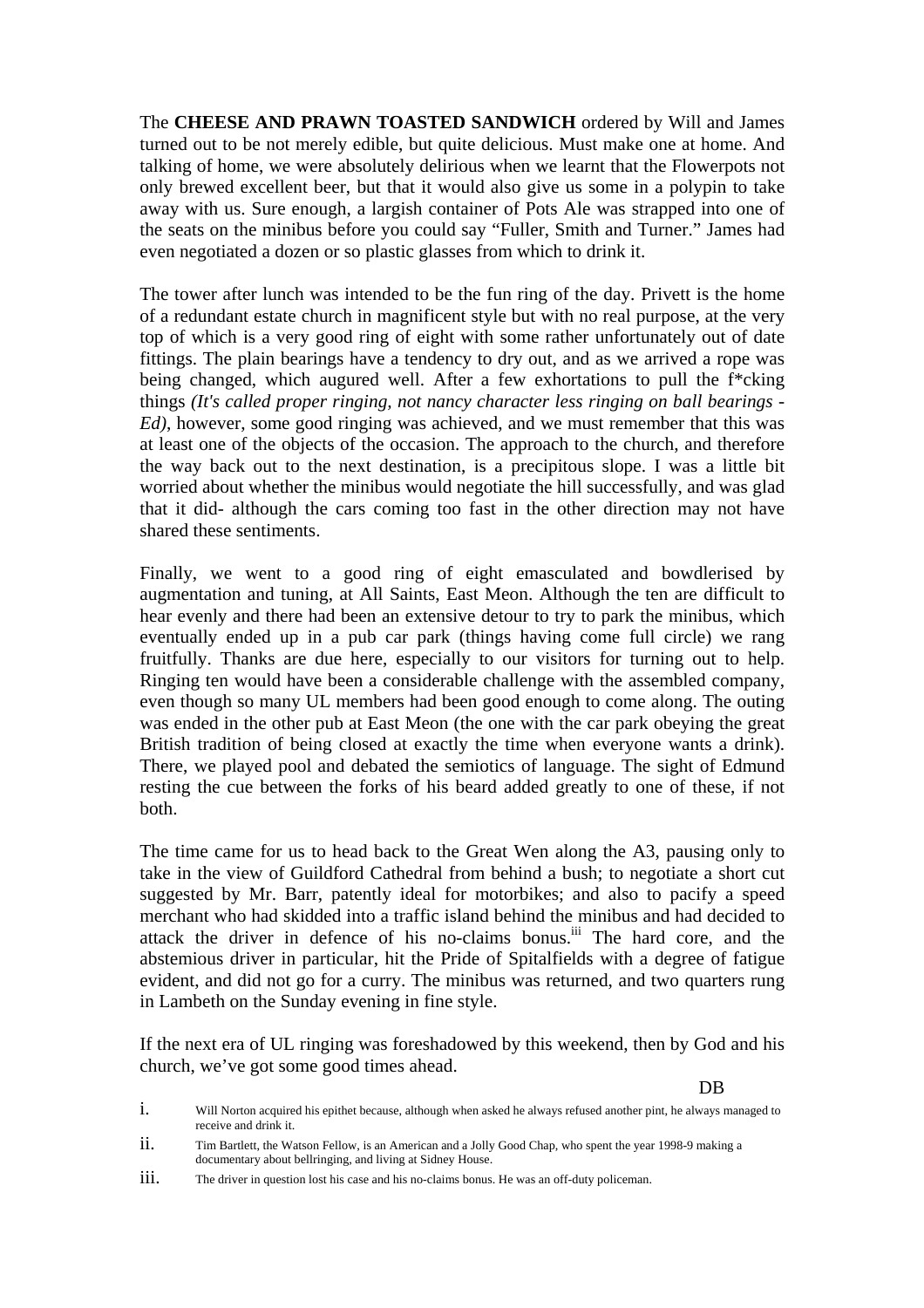## **UL Peal Weekend 1999**

This year's peal weekend was held over the weekend of 12-14 February. Caroline knew I would be out ringing all weekend, so she went away. Friday night consisted of a peal of Rutland at Waterloo Road, and a handbell peal at Imperial College. We had the usual residents of Waterloo Road outside and I had to persuade one of them that they were not allowed to ring. We eventually started about half an hour late. We had a superstar conductor and a quality backend, so the peal was duly scored without incident. After the peal we all went to The Founders, where the handbell band arrived, who had also rung a peal of Rutland. We spent the rest of the evening having a few beers.

Saturday morning should have been a peal at St Mary-le-Bow, but the bells were allegedly double booked and we were the ones who missed out. This happened in the week before peal weekend and Olly failed to find another tower, blaming flatmates, tower correspondents, going out clubbing etc..*(In his defence Ollie has requested it be pointed out that the tower correspondent double booked the bells. He made other excuses too but these were deemed not to be valid - Ed)* So, the only peal on Saturday morning was at Willesden of Cambridge Minor, which would be Will's first peal. He rang well, apart from missing the sally once! Afterwards, he claimed to have enjoyed it immensely, and said he was ready to ring another. We retired to the 'Greasy Spoon' for Sausage, Egg, Beans and Chips. Superb!! This is where I got the line for the afternoon's handbell peal of Whitminster S. Major. To ring this we went to Roger's house. After the obligatory cup of tea, composition learning and false start, we rang one of the most comfortable handbell peals I have ever rung. The ringing was pretty good too. Overall, a very enjoyable peal this one. James gave Mike and I a lift to The Founders and we waited for the arrival of the other band, who had been to Limehouse for a peal of Lincolnshire. They arrived sooner then we had been expecting. Apparently not everyone knows the meaning of the phrase 'Roll up now' and they fired out. We enjoyed the hospitality of The Founders until chucking out time. Chris Gould even managed to contact Becky, who was in the Alps on a skiing holiday.

I had a nice lie in on Sunday morning and I needed it. It was a struggle to make it to Short Street for 3pm for our scheduled start of 8 spliced. This was scored despite yours truly ignoring the conductor when he changed the method from Bristol. It was wishful thinking on my part.

Congratulations to all those who scored 'firsts' over the weekend, and thanks to 'The Master' for his organisation.

MB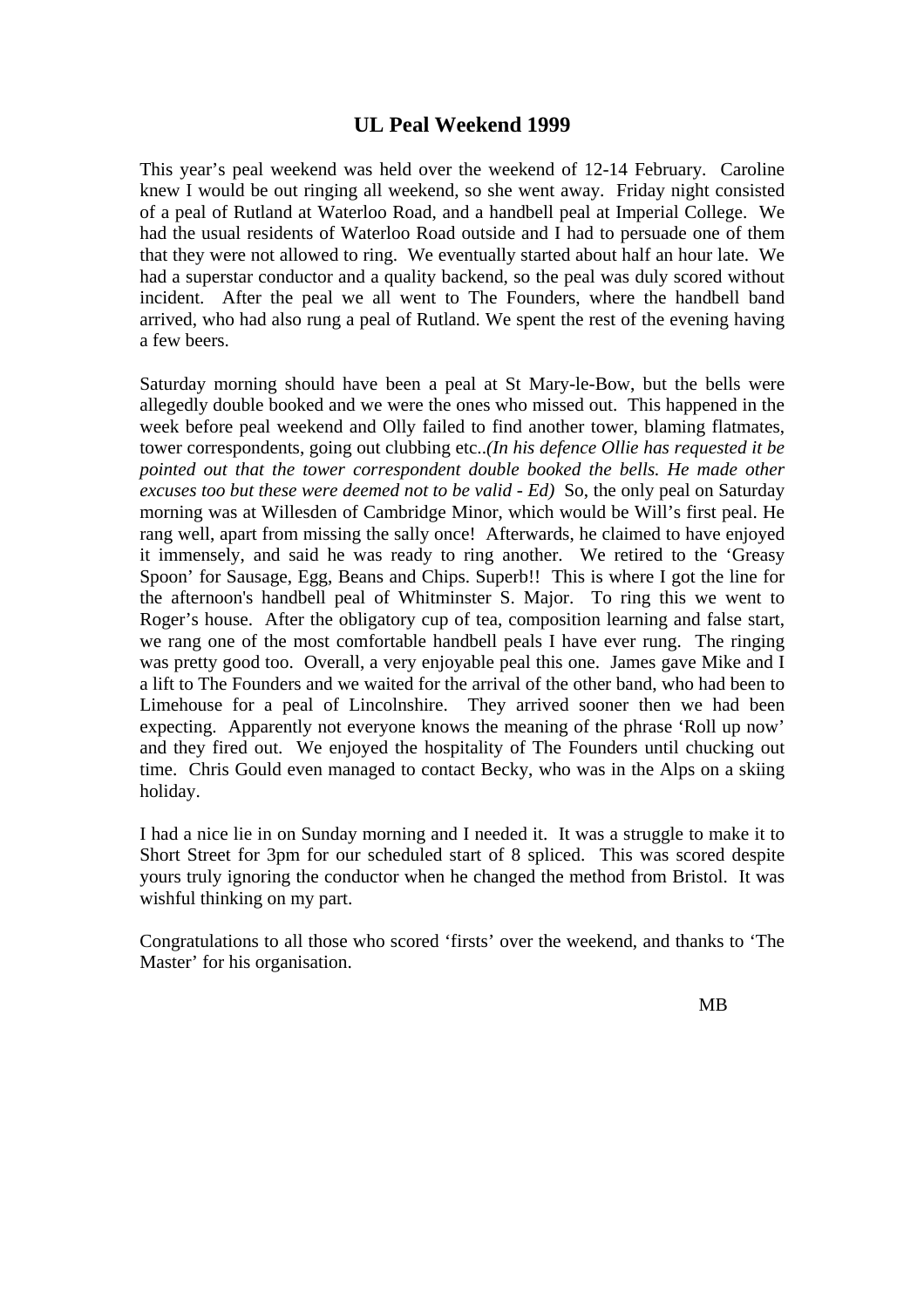# **UL Picnic 1998**

Well the morning started with a lot of rain and I thought we were going to have to have the picnic in Sidney House. But the rain had stopped by the time everyone assembled at Victoria Park, and I had sensibly packed some plastic bags for people to sit on.

As usual the itinerary was: drink eat drink some more play cricket (David's bowling technique was particularly amusing) drink some more find a pub and drink even more fall over.....

This year we adjourned to the Royal Inn on the Park, and later some people even went on to the Pride.

I thought the food was excellent, and the organisation brilliant. Thanks Fiona

FE

*(Thanks in deed Fiona for a fascinating report. In order to make this page just a little more interesting here is a "Spot the ball competition" using a photo of the memorable event itself. No prizes, just bonus fun you lucky people - Ed)*

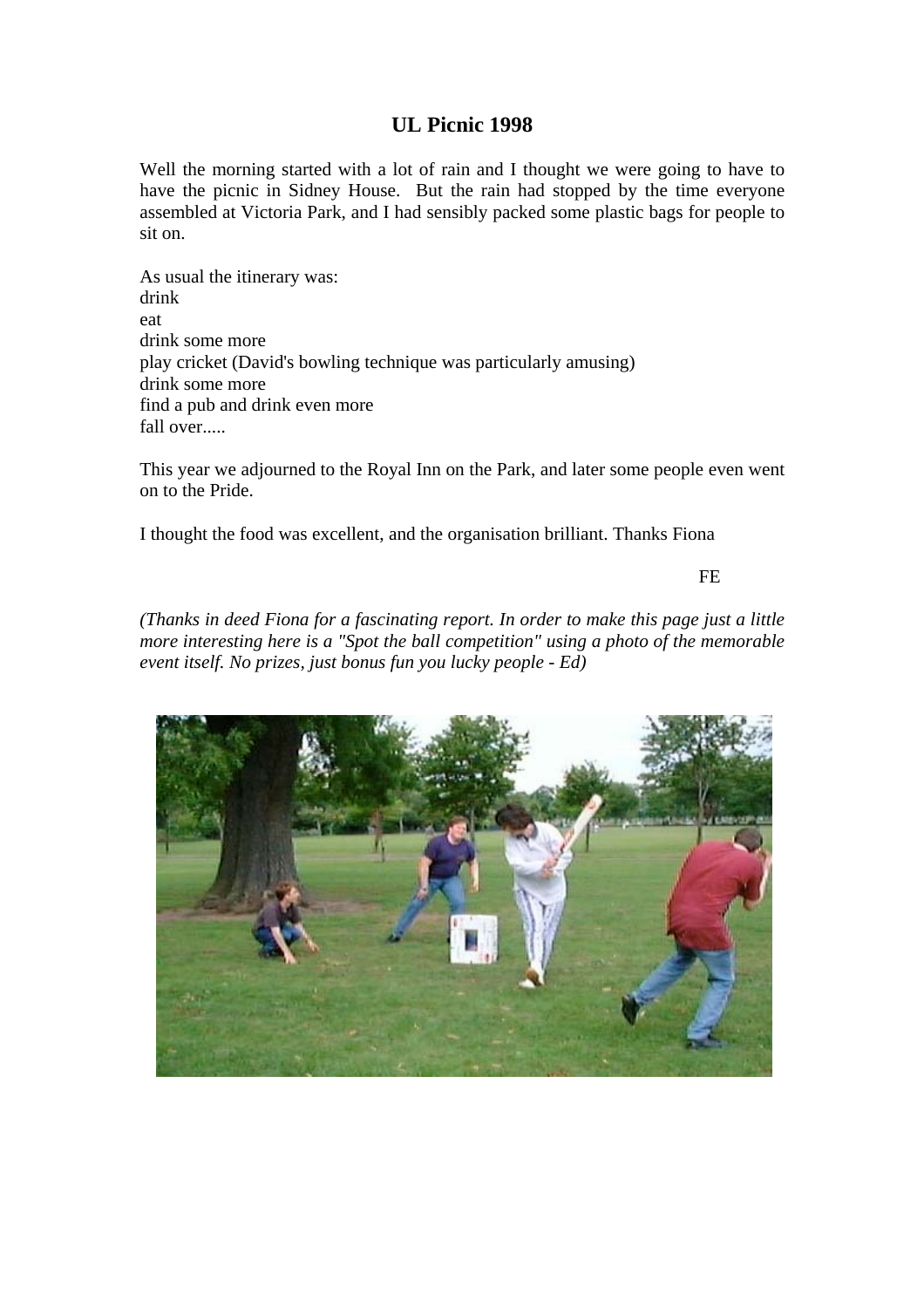# **The Wedding of Mikael Gisslegård & Vanessa Powell Portsmouth Cathedral, 4 July 1998 at 2pm**

It was with great pleasure that Caroline and myself accepted the invitation to attend Vanessa's wedding. Our only concern was that our first child was due to be born just a few days before. Fortunately Daniel was born a month early, so we only had the problem of Daniel's first weekend away. Caroline arranged for the UL contingent to stay at a hotel in Fareham, which was just a short walk from where the reception was being held.

Richard, Helen, Garry and ourselves arrived on Friday afternoon and we went looking around Fareham for suitable places to eat. We wandered around for ages before settling on a curry. Daniel just slept through the whole meal, having had his milky bottle. We arrived back at the hotel just in time to see Mike, Nick, Pete and James arrive, making the UL group complete. Nick, James and Pete went off for a curry, while Richard, Garry, Mike and Myself had a few beers, enjoying the benefits of being residents. The girlies and Daniel had gone off to bed.

The big day arrived and I was feeling terrible. Caroline blamed the beer, but I hadn't had too much, so I blamed the curry. James wasn't too hot either and he blamed a crisp that he ate. Mike, Pete, Garry, James, Richard and I were in the peal so we headed off at 0930 for the 10 minute journey to Portsmouth. It should have been a 1000 start. There was, unfortunately, a huge traffic jam heading into Portsmouth. I was feeling worse and worse by the minute. There were cars overheating and Richard's warning light came on. We eventually arrived at the Cathedral at 1045. We finally started the peal at 1100. The wedding was at 1400 so we were a bit short on time, considering that these are a 25 cwt ring of ten, which normally take about 3 hours 10 for a peal. However with Mark Esbester going like a bat out of hell on the tenor, ably assisted by the ringer of the 9th, who was using the rope to hold himself up, we rang the peal of Cambridge Royal in 2 hours 50 minutes. We rang up to the service time, then quickly got changed and dashed down to join the service, leaving Mark Esbester to drink on his own in the pub, and he sure deserved a pint or two.

The service was of a traditional English style, and it seemed that it had hardly started when it finished, or rather it was time for us to ring again. We were reunited with the wedding party after ringing for the traditional photographs outside the Cathedral. Some of the UL managed to get into the 'Friends' photo. Everything so far, had been traditionally English. That was about to change.

When we looked at the seating plan at the reception we were quite surprised to find ourselves spread out all over the place. This is normal procedure for Swedish weddings. It worked very well. We had soused herrings for starters, which were delicious. The waiters came around and gave everybody a serving of snaps. We had to sing the following snaps song to drink the snaps.

> Helan går sjung hoppfaderallanlallanlej helan går sjung hoppfaderallanlallanlej Den som inte helan trår han inte heller halvan får. Helan går (down the snaps) sjung hoppfaderallanlej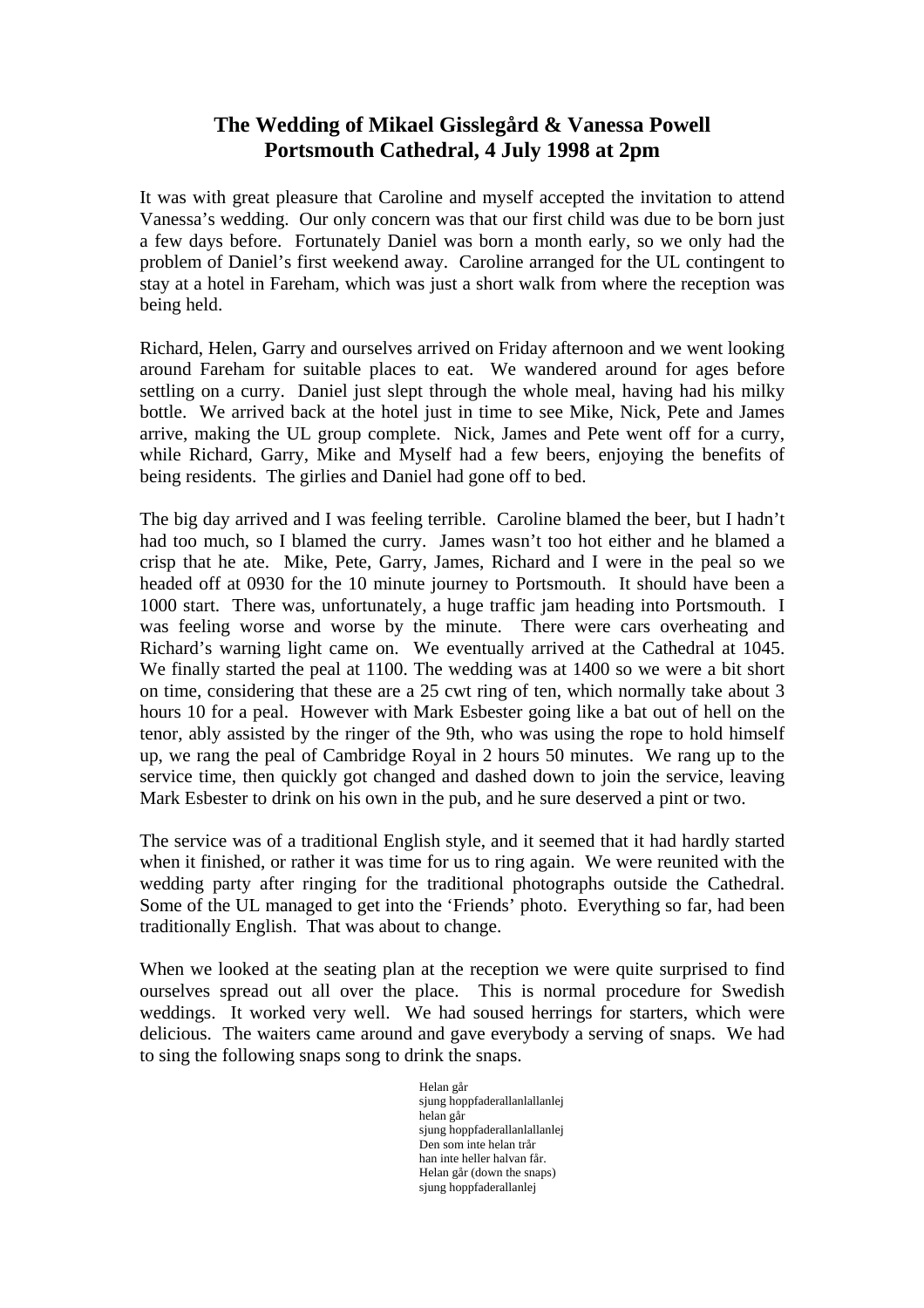This was excellent, and the snaps tasted nice. We did this again, with another snaps song. Then began another Swedish wedding tradition, lots of speeches, spread out all through the meal, but not one by Vanessa. The Swedish put the British to shame with their superb English, but I did try and learn some Swedish. The menu had information about everyone. We were described as Vanessa's friends from studentkompis. Daniel was our nyfödda son. Partners were sambo. There was a dance card on the back of the menu. Mine stayed empty, but I'm sure Pete's will be full. The UL had their own rendition of Helan Går with the leftover snaps. Vanessa and Mikael left in the traditional style, while the rest of us partied till the break of dawn(ish).

We were pretty weary on Sunday morning, I don't think anyone went ringing. We all went to the beach. We had great difficulty pushing the pram over the stony beach until Richard suggested pulling it. Now, if you want to keep the UL amused then take them to a stony beach, and place them near a groyne. We must have spent about an hour throwing stones at it. Nick even kept score of how many times he hit it. Vanessa and Mikael, along with their family and friends, came to our hotel for lunch. After lunch it was time to say goodbye and depart. Mr & Mrs Gisslegård were off to Thailand via Brick Lane. We wish them well for the future.

MB

#### **UBSCR Dinner 1999**

On the 23<sup>rd</sup> January 1999, the University of Bristol Society of Change Ringers held its 55<sup>th</sup> Anniversary Dinner at the Grand Hotel, Union Street, Bristol. Ringing on the Saturday was at Coalpit Heath, Mangotsfield and Frenchay, followed by ringing at St Mary, Redcliffe as well as a ringing service and a special general meeting at St Stephens.

The guests were introduced to the speakers for the evening by the resident secretary of the Society, Sarah Morgan. The first speaker was the Master of the University of London Society of Change Ringers. His speech was *considerably* longer than his last attempt at the UL Dinner and was well received by all present. The second speaker was John Loveless, who spoke fondly of his time in the Society during the Seventies and the changes that had occurred since then. Traditional entertainment was provided after dinner by a touch of Bob Major on the York-Bramble handbells. The proceedings were rounded off with the Master's speech from Adam Beaumont.

Ringing on Sunday morning was held both at St Michael's and Pip 'n' Jay followed by handbell ringing at the Watershed coffee shop. A great time was had by all especially those hardy UL types who made the trip West and have but hazy memories of the whole affair.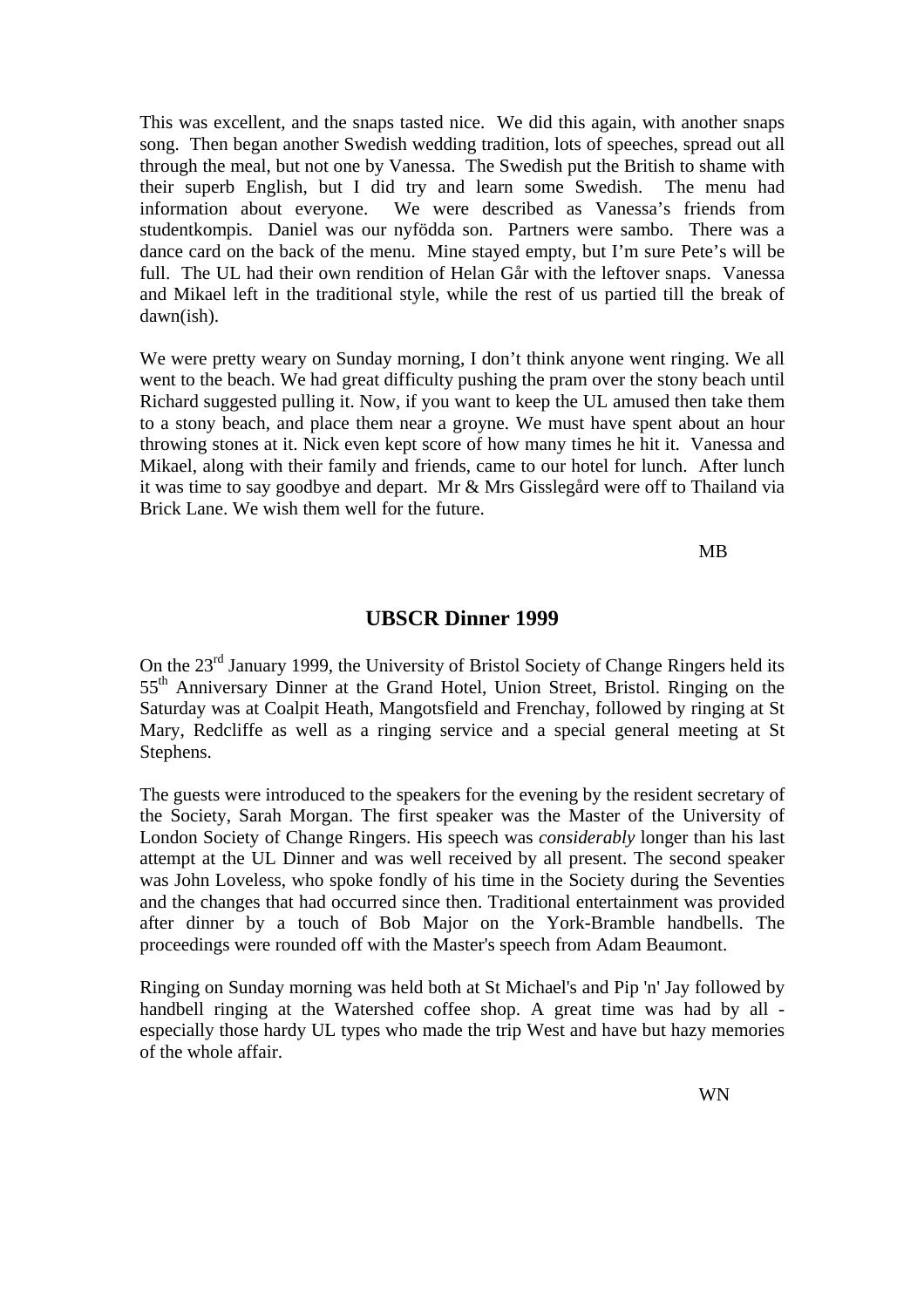# **Trip to Visit Pete in Cambridge, May 1998**

A small band of UL and a friend (Jame Sawle's current girlie Jane), travelled up to Cambridge in May to visit Pete Bennett and make sure he was settling in ok.

Pete's living quarters were located together with a friend called John and both were inspected and judged to be adequate. We had been promised a BBQ and this eventually took place after much prompting and cajoling with the food being served up by about mid afternoon. The usual long UL dither then took place until we finally decided to head towards the Cam in search of a punt.

The hire of a punt was negotiated from outside Magdalene College and Mike, Fiona, James, Pete, Jane and Richard climbed aboard while Helen and John opted to travel on foot (Helen had yet to be certified fit to travel by boat following her latest bout of ailments). Good progress was made down river, with only the occasional detour to recover the punting pole when it got stuck in the mud, and we soon all met up again on the grass at the side of the Mill Pond. Refreshments were duly obtained and consumed.

Pete, Mike and Richard then decided to re board the punt and give a demonstration of high speed punting to the large crowd of people lounging on the grass enjoying the afternoon sun. All went well with many a skilful manoeuvre being executed with precision and panache when suddenly, a massive freak wave caught hold of the boat and swept it towards the jagged sheer stone walls of Queen's College. Messrs Trimm and Bennett cried out in terror and were in fear of their lives, but fortunately, Mr Saddleton was in control of the pole and he heroically shoved his weapon against the wall with all his strength to overt a disastrous collision. The boat was pushed clear but was then on the point of capsizing due to the abrupt change of direction, so Mr Saddleton was forced to leap off the punt sacrificing himself to stabilise the boat and save the others. As he fell he managed to catch hold of the punt, steady it and haul himself back onboard so he was able to pilot his quivering passengers back to safety to the applause and cheers of the hundreds of amazed spectators.

After a short break to allow the hero's trousers to dry out, the punt was re boarded and steady progress was made back to Magdalene College. The boat was returned and John quickly made some excuse about work and disappeared into the distance. The remainder of us ambled around Cambridge looking for a pub serving decent food and eventually gave up, opting for a grotty little café near the station before heading southwards towards home.

I would have thanked Pete for his hospitality, but that would have required prompt production of food at the BBQ and a well-organised itinerary, both of which were woefully absent.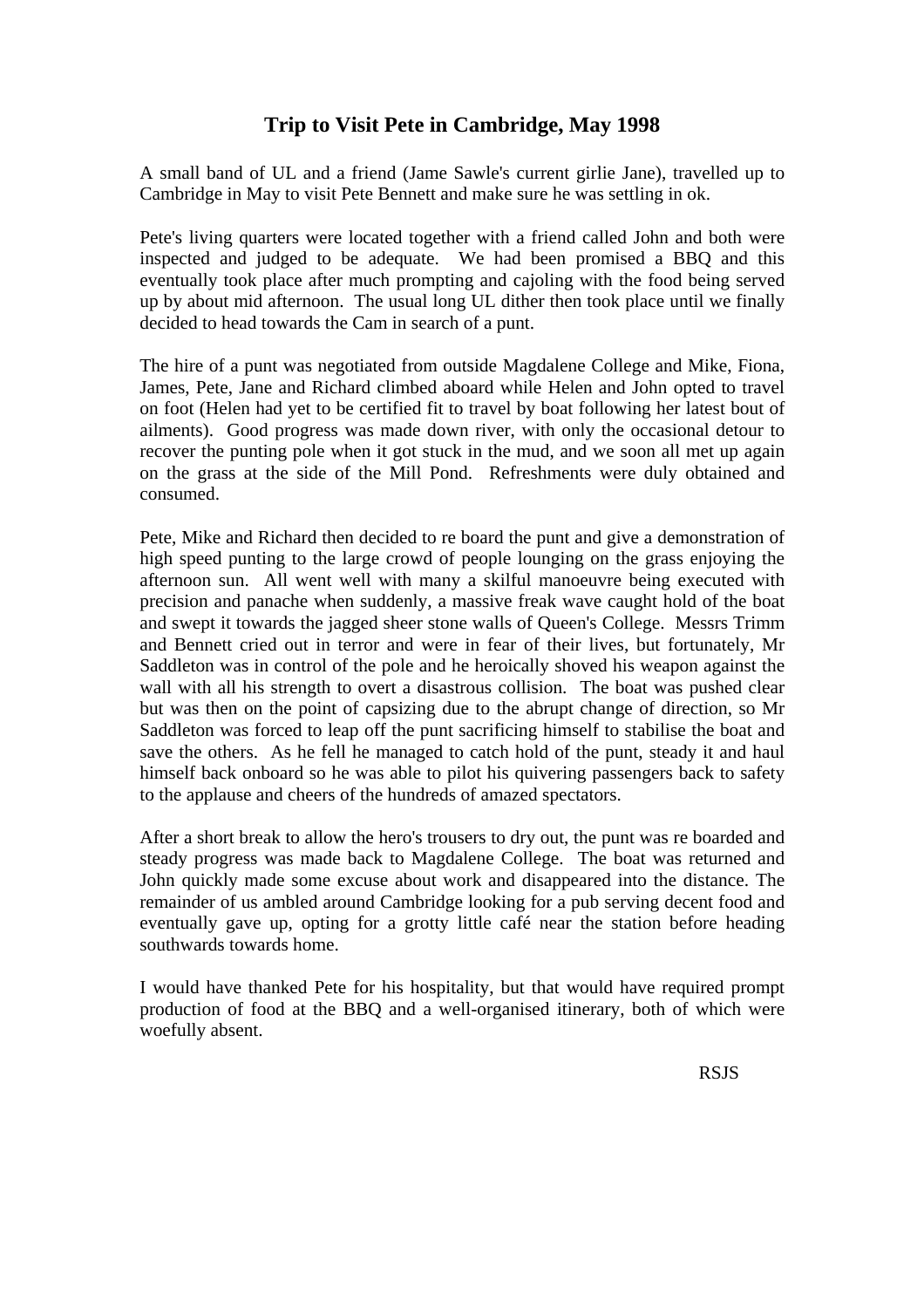# **Recipe For An Appetising SUA Weekend 1998**

Ingredients: Ringers Copious amounts of alcohol Pubs Towers?

#### Preparation:

- Invite lots of universities (well a few i.e. Us, Southampton, Exeter, Bristol, Reading, Surrey, Cardiff, Oxford and Cambridge)
- Take apathy and an unenthusiastic Olly
- Ring at Short Street
- $\bigoplus$  Go to Pub
- $\triangle$  Add alcohol in large quantities
- Go home or sleep at Waterloo Road

#### Method:

- Turn up at Bow Road hung over
- Alter method to 'suit' circumstances at the last minute
- $\triangle$  Ring remembering to laugh at Olly when he goes wrong (twice)
- $\triangle$  Arrive at pub at opening time
- Add generous amounts of alcohol
- Move to Stepney
- Place in a pub, add more alcohol and food
- Write one drunken postcard made up of random words from at least 6 people preferably under the influence of lots of alcohol
- Add more alcohol and misleading ringing times
- $\triangle$  Add MORE alcohol
- $\triangle$  Actually listen to an idea that Paddy has
- Ring Plain Hunt on 10, followed by Cambridge 'Delight' Surprise Minor @Stepney Green
- $\triangle$  Return to pub taking care on steps, and mix rapidly with alcohol
- $\triangle$  Fall down some steps at a tube station (Olly)
- Move to the City Darts
- Add yet more alcohol (optional darts for Glint)
- Increase numbers by adopting a peal band
- $\triangle$  Add curry (optional)
- $\triangle$  Collapse on bed

#### Finishing Touches:

- Take one HUGE hangover
- Ring for Sunday services optional for some
- Turn green in a tower (Olly and Becky)
- Go to Pub
- Attempt a quarter peal at St Bart's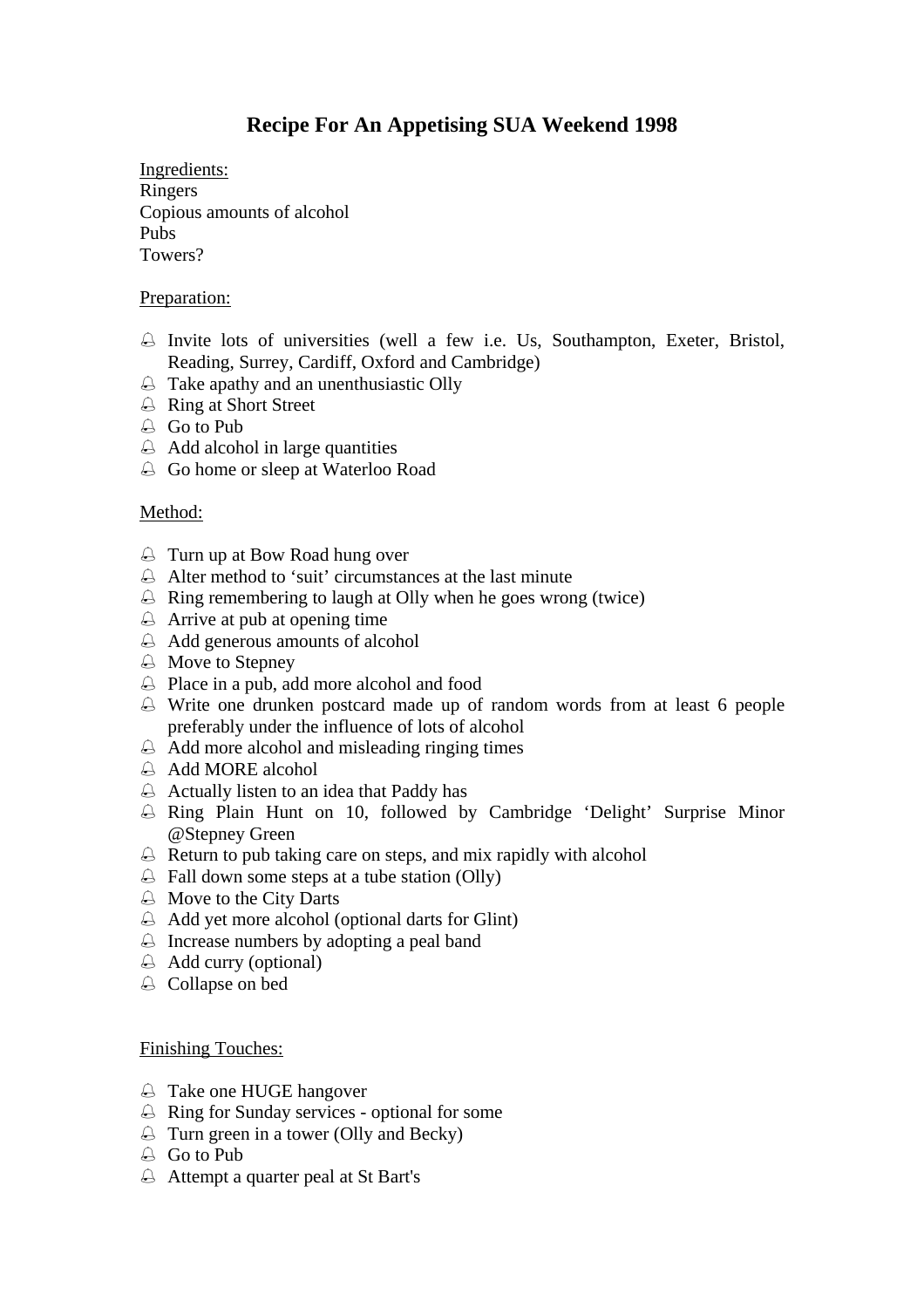- Go to London Pride *(This is what they wrote, bless 'em, not me Ed)*
- Repeat alcohol process

To Guarantee Success:

- $\triangle$  Don't drink hot chocolate and read textbooks in the pub (Cambridge)
- Avoid infinite inebriation (London)

After enjoying the recipe remember to thank the judges to avoid uncomfortable moans from a drunken cider man, many months later.

JH & KT

#### **Summer Tour 1998**

When I initially volunteered to write a report of this event, I thought it would be straightforward: I had an excellent tour itinerary to base my report on, and I could actually remember at least some of the events without prompting.

Unfortunately, now I have come to put "pen to paper", I discover that writing a report for this year's summer tour is not going to be quite so simple. While the simple expedient of writing the report when the events are fresh in the memory enables the facts to be accurately recorded; the overall impression is only gained after some months of inward contemplation, and discussion with other tour members.

After many hours of deliberation I have formed the opinion that this was one of the most uneventful and unmemorable tours in recent history. Now, this does not mean that the tour was boring or tedious, because it wasn't. Indeed it was as enjoyable and typical of many UL events except that almost everything happened as planned, with no lockouts; there were few arguments; no one was left behind, and even the weather was benign. *(No it wasn't. When we got to the pub in Morpeth for lunch on the last Saturday they said it was the 67<sup>th</sup> consecutive day it had rained at some point during the day and they'd already closed the campsite to any more tents cos there wasn't enough dry land left - Ed)*

In order for the reader to derive their own impression of the tour, I have enclosed three versions of the events, as opposed to the usual one.

#### **Version 1 – written a long time after the actual event, with only a very limited recollection of the actual events probably due to alcohol induced loss of memory.**

On Saturday, the itinerary (see version 3) was followed pretty much to the letter, other than that there was no argument. The tent erecting passed off without incident and the sleeping arrangements were organised with no dissension. The beer was cheap, and it was even vaguely palatable.

Sunday, being Fiona's 21st birthday, we all got up early and milled around. All that is except Fiona, who decided to have a lie in. When she finally appeared, she was in a bad mood: no one seemed to realise it was her birthday (despite it being clearly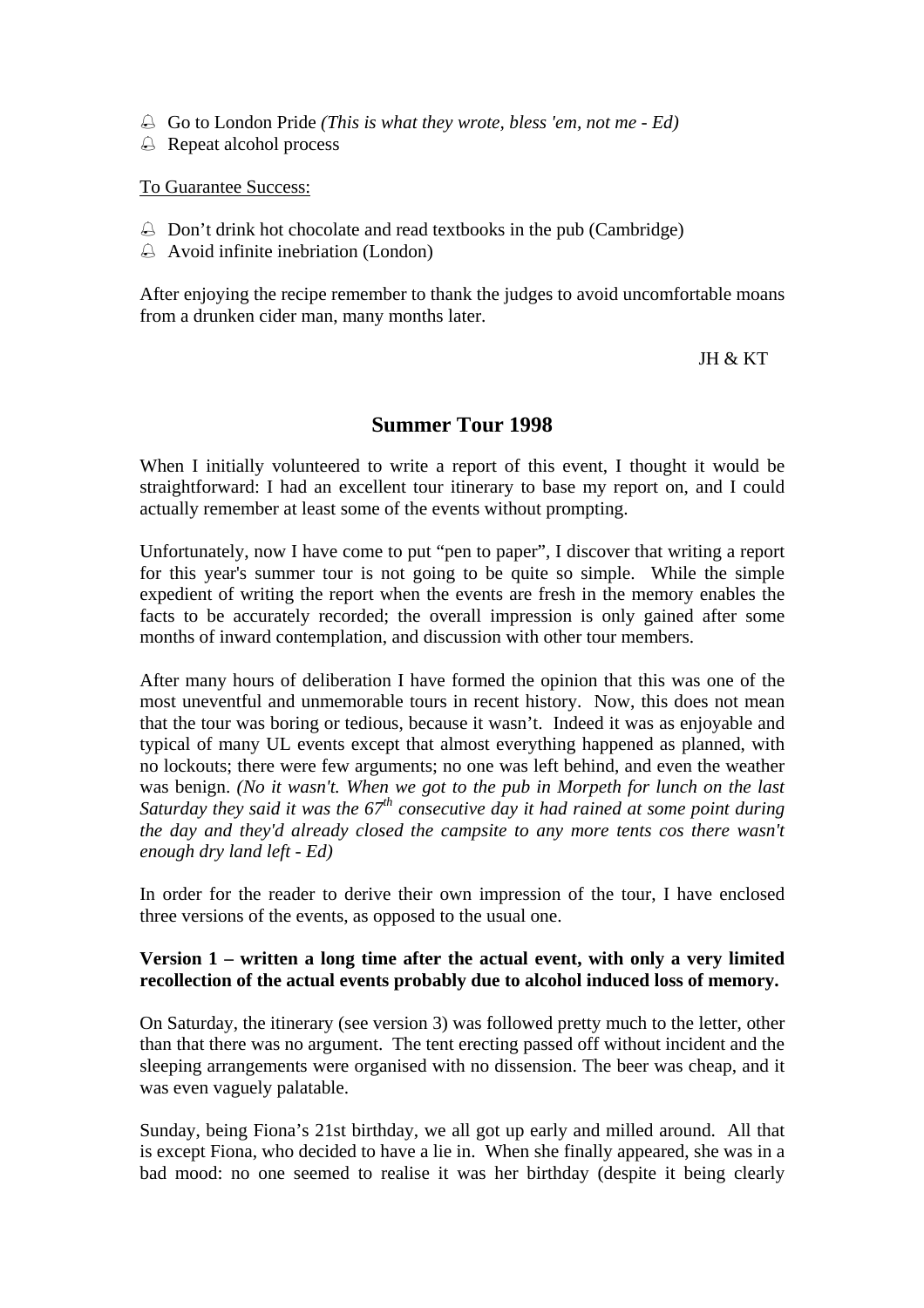identified on the itinerary). We managed to persuade her to go off for a shower, still none the wiser. As soon as she was out of view we draped bunting between the tents, blew up balloons and generally made it look obvious that we had known all along. Fortunately, Fiona had cheered up, and was nearly impressed with her present of a mug.

Sunday morning ringing passed off uneventfully, and we even managed to meet Becky successfully before going to Whitley Bay. After the final ringing of the day, we went to a pub to decide how to spend the rest of Fiona's birthday. Fiona was keen to go for a curry, while Helen wanted a pizza: we went for a pizza. Normally, a Pizza Hut experience is predictable, however, in Newcastle's Bigg Market, there was a never-ending stream of locals to comment on. After supper, we repaired to the local pub for last orders.

My recollection of Monday is exactly as stated in the itinerary: after the ringing was completed, we picked up Pete and went for a longish walk along Hadrian's Wall, taking in the pubs in Once Brewed and Twice Brewed.

The planned highlight of Tuesday was the Open Air Museum at Beamish. This is a collection of buildings which have been transported from around the country and put together to form a small town. There was also a mineshaft to explore. After lunch, some of us visited the Angel of the North; and the rest went shopping in the Gateshead Metro Centre before ringing in Newcastle.

Fortunately, Wednesday's tower was confirmed, and after a late start we rang there after lunch. Less fortunate was Mike who picked up a speeding ticket on the way. Then we went round the castle, including the dungeon and Aircraft/Military museum. The rest of the day was spent on the beach playing boules (James and Adrian), or building a large sandcastle – primarily Richard.

Since the itinerary was still not holding too many surprises, Thursday saw us in Durham. After morning ringing, where we succeeded in ringing Durham, we separated to explore the city. Some of us visited the Botanical Gardens, which for no convincing reason has a wooden pillar with a few changes of Carter's Triples carved into it. Before ringing at the Cathedral practice, many of us met up in a pub for a couple of drinks and some food. Mike had purchased a Bible, and the varying levels of biblical knowledge quickly became apparent.

On Friday, we returned to Whitley bay again. Mike was particularly accurate in his weather forecast today, so after ringing, James, Pete and Richard went swimming, while everyone else went shopping. After the second tower, we returned to the Metro Centre to go to the cinema. We split up to watch three different films, before reconvening to go to the pub.

Ollie's tour having finished, he was able to join us on Saturday to ring at the Watch Tower. Photos of the officers were taken while waiting for the pub to open at lunchtime. After we had rung at Morpeth, we returned to the campsite to ready ourselves for the evening meal. Pete and James decided that they needed to work up an appetite, so revisited Hadrian's Wall. The evening meal in the local pub was very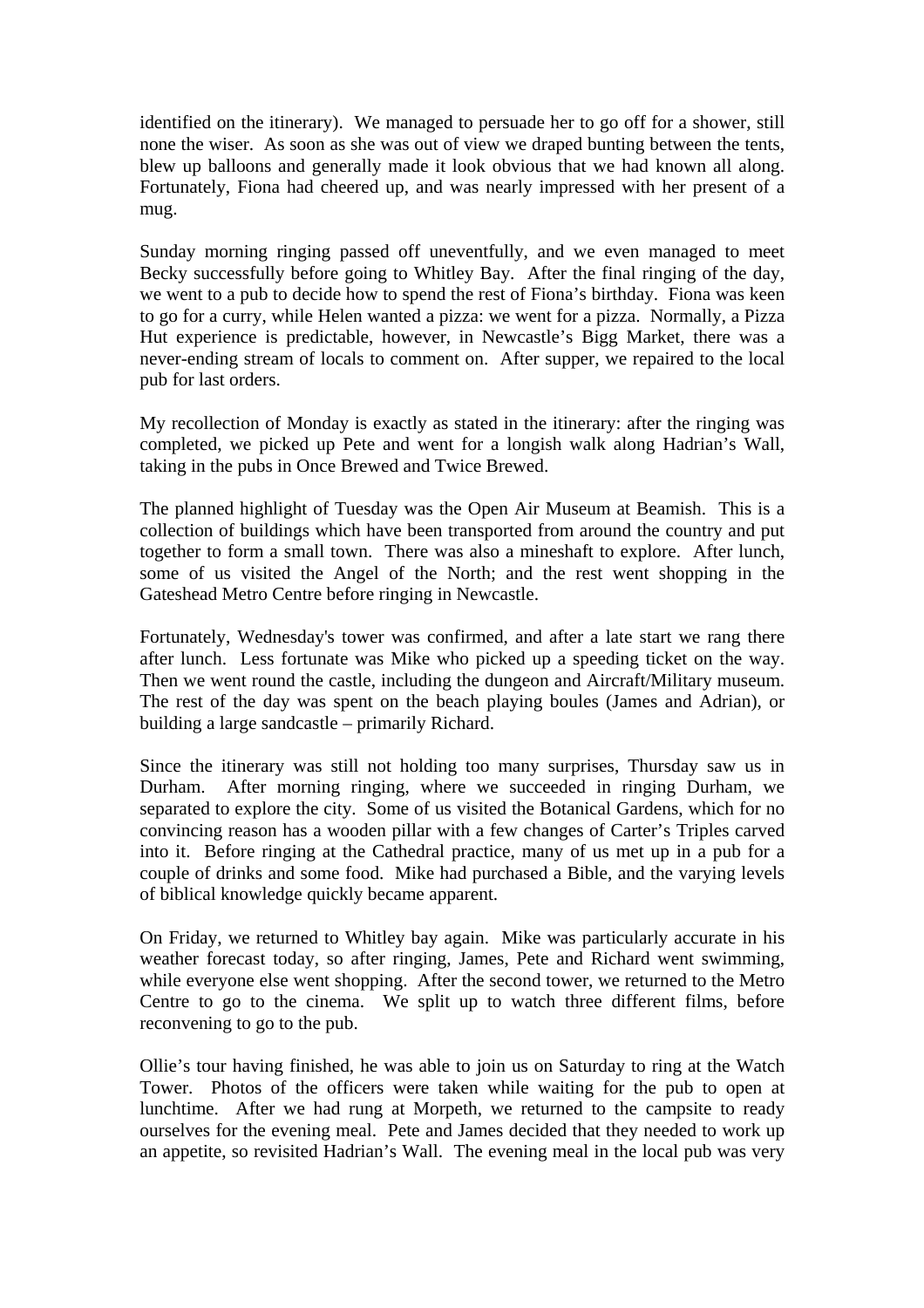enjoyable, and I don't remember there being any arguments. After closing time, the pub landlord ferried us back to the campsite.

The last day of the tour saw us pack up the tents and return home. All in all quite a relaxing week.

#### **Version 2 – also written a long time after the event, but with the aid of a less addled memory, and the benefit of a less science-based education (i.e. longer sentences).**

#### Sunday

As it was Fiona's birthday today, we were under very strict instructions from the tour organiser not to say/do anything which might wind her up. In fact, as the most likely person to do so was the tour organiser himself, we were all keeping a close eye on him to ensure he was on his best behaviour, which I am pleased to report, he was. The day passed largely without incident and after evening ringing at Whitley Bay and North Shields, we found ourselves being treated to a drink by Fiona in a pub in North Shields, where the discussion turned to the options for food that evening. It was agreed that the birthday girl, being a mature 21 years old, should get to choose; curry was her choice, Helen wanted pizza...

An hour later we were in Pizza Hut in the Bigg Market area of inner Newcastle, having survived a mini strop (measuring about 2.3 on the Edwards scale) about the lack of curry, watching the wildlife of Newcastle stagger by in varying stages of undress. It was all smiles later as the waitress presented Fiona with a balloon with "Happy Birthday" hastily scrawled on it, which was later tied to the tent and somehow managed to stay there all week.

After pizza there was just enough time to drive the rather long distance back to Haltwhistle for a swift pint at the local pub where the jovial and welcoming landlord presented us all with reflective keyrings with the name of the pub on them(?????!!!) (pity I couldn't lay my hands on it now to actually name the pub). Then it was back to the campsite for a night of luxury in our spacious and warm accommodation...oh and the snoring coming from the direction of James and Mike's tent was actually someone else.....yeah right.

#### Monday

Ringing at Allendale was followed by ringing for a wedding at the impressive Hexham Abbey. We then made our way to a pub for lunch where we awaited the arrival of the infamous Pete Bennett with eager anticipation and excited chatter. Needless to say Pete's appearance prompted the need for the expenditure of surplus energy (what surplus energy???????) and we therefore made our way to Hadrian's wall and spent hours trekking through cow dung, mud and nettles - all of us, that is, except Pete who bounced through it at high speed and Helen who was sensible enough to stay in the car. Aching and fatigued we spent some time re-hydrating and renourishing ourselves before heading back for another night of much needed comfort and pampering.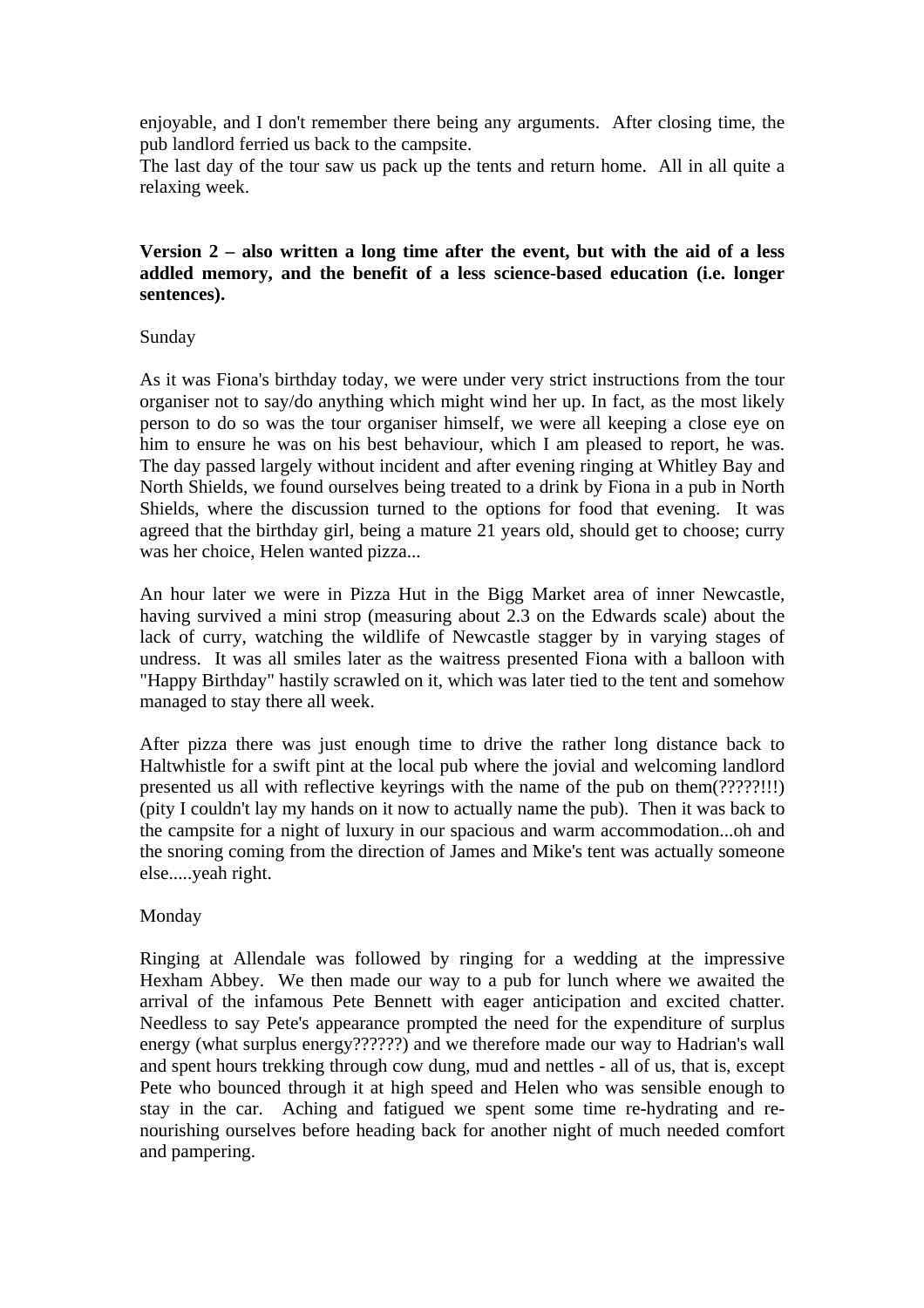#### Tuesday

*(Prior to our departure from the campsite the Police turned up. Apparently the laundry room had been broken in to the night before and was closed for fingerprinting. Not a very significant episode if you had dry underwear but I didn't cos the tent had leaked the night before all over my clean undies and I didn't. Cue Scale 9 Helen strop. The only thing that would have made the situation worse would have been if it had been Fiona's underwear! - Ed)*

A trip to the open-air museum at Beamish was so instantly forgettable that I have nothing at all to say about it. *(I have. What about the Scale 7 Fiona strop about the air bubbles in the tap water in the pub going in to her lime cordial when she didn't want fizzy water? - Ed)* This was followed by a venture into Newcastle for the rest of the day/evening. One car of culture vultures stopped en route to see the hugely awesome Angel of the North and then onto the equally awesome but not quite so cultural Metro shopping centre in Gateshead *(Principally to buy dry underwear and pyjamas - Ed)*, whereas the others headed straight for the shops and then got a train into the centre. Ringing at St Stephen's *(Via Tourist Info, the Local History Section of Newcastle Central Library and a taxi ride for some of us - Ed)* and St Matthew's was followed by quick "meal" at McDonalds and then it was on to join the locals at the cathedral practice where several old friendships were renewed. An evening in the Bridge pub[?] was the backdrop for the next Fiona strop which was about fish & chips as I recall, still not a major one though, measuring only 3 on the Edwards scale, with tremors reaching only as far as Sunderland.

#### Wednesday

Today we ventured about as far north as it is possible to go and still be in England; a very scary experience that I don't want to repeat in a hurry. We managed to set off late due to Adrian's breakfast organisation skills (or lack of them), and in his hurry to get to Bamburgh in time (as a diligent organiser should do), Mr Trimm found himself travelling on the wrong side of the 70mph speed limit, and after being stopped by a very northern policeman he eventually managed to understand enough of the good constable's language to understand that he was being given a ticket. *(Second year running for Becky "petrol head passenger" Bruce - Ed)* He blamed his 2-litre engine of course, size doesn't matter though Mr T..... Undeterred we ploughed on at about 90mph ("what are the chances of being stopped again?") and made it to Bamburgh only slightly late and only just after the other car.

We rang at Bamburgh and then spent the rest of the day having lunch in a pub, wandering around the lovely castle and then on the beach where Fiona practised her striptease act under the cover of a very long jumper and then even more foolishly swam in the sea along with Mike and Richard. Oh well, it takes all sorts.

The evening meal was Italian in Morpeth after which we hit the canvas.

#### Thursday

Today was spent in Durham where, after ringing at St Oswald's the assembled company split up to indulge individual passions such as shopping, seeing the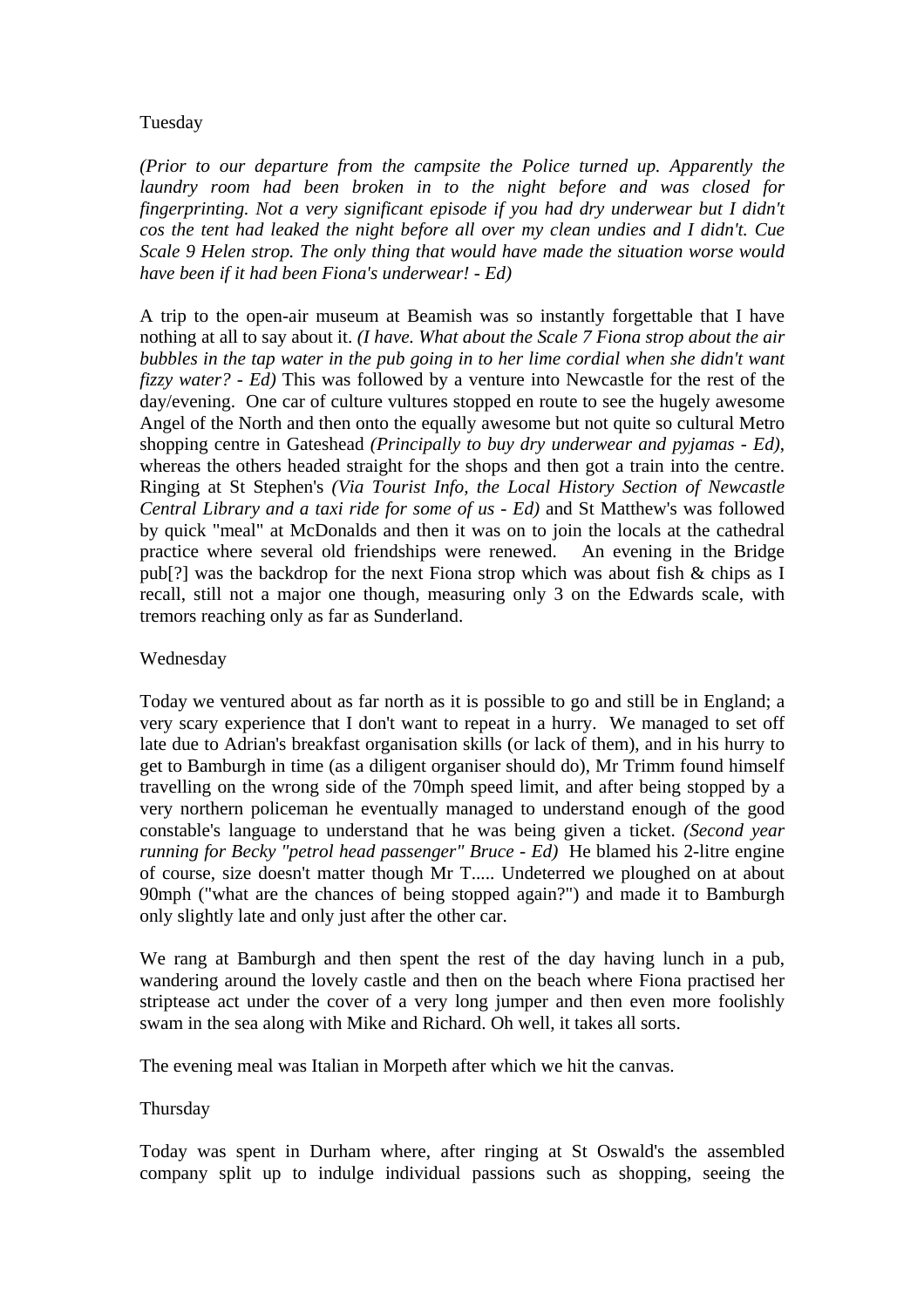cathedral, walking along the river and visiting the botanical gardens *(Good tea shop - Ed).*

We went to Durham cathedral for the practice where we were disappointed to discover that the bells were not worth the seemingly never-ending climb to the ringing chamber. *(Tea shop was good though - Ed)*

The rest of the evening was spent in our local so that the drivers could drink (or something).

#### Friday

Ringing at North Shields and Whitley Bay (again) was followed by a trip to the Wet n Wild waterpark, after the planned picnic was aborted due to adverse weather conditions - i.e. it was p\*\*\*ing it down. This waterpark was conveniently situated next to a factory outlet shopping village so another split enabled some people to get wet and wild and others to stay dry and indulge in a spot of retail therapy, both wild options if you ask me.

The flexibility continued into the evening as we were mature enough to split up amicably again in order to see different films at the cinema at the Metro Centre. All films were enjoyed, I believe and frankly nobody can remember what they saw so what does it matter??!

#### Saturday

We were delighted and honoured to be joined by "homeboy" (and our Master) Oliver Cross, once we managed to find Gosforth church in order to pick him up (yes we had been there 6 days previously, but it all looked different this time...). We rang at Morpeth and then at St John's Newcastle where Mike got arsey because we couldn't ring some weird method whose name escapes me (too many pints at lunchtime or simple incompetence? One of the eternal questions surrounding the UL). BTW this tower is where Mr & Mrs Bruce first met, so it has a lot to answer for...

Back to Haltwhistle, sadly without our Master, who found the lure of joining the scantily clad ladies of Newcastle for a Saturday night out too much to resist, for the tour dinner at our friendly local. Plenty of food and drink was consumed and then we discovered that they didn't accept credit cards. Only slightly perturbed we all dug deep into our pockets and between us produced enough of the folding stuff to satisfy the landlord (luckily as he was giving us a lift back to the campsite in his minibus). This led to the last strop of the week, definitely the most severe about 7.5 on the Edwards scale, about the fact that we split the bill and some people had had more courses than her. Properly dealt with and contained, the strop lasted only minutes and the after shocks were not great. Homeward bound then in a minibus that we would have hired to go to Tewkesbury in (i.e. falling apart) for our last night of deep and comfortable sleep.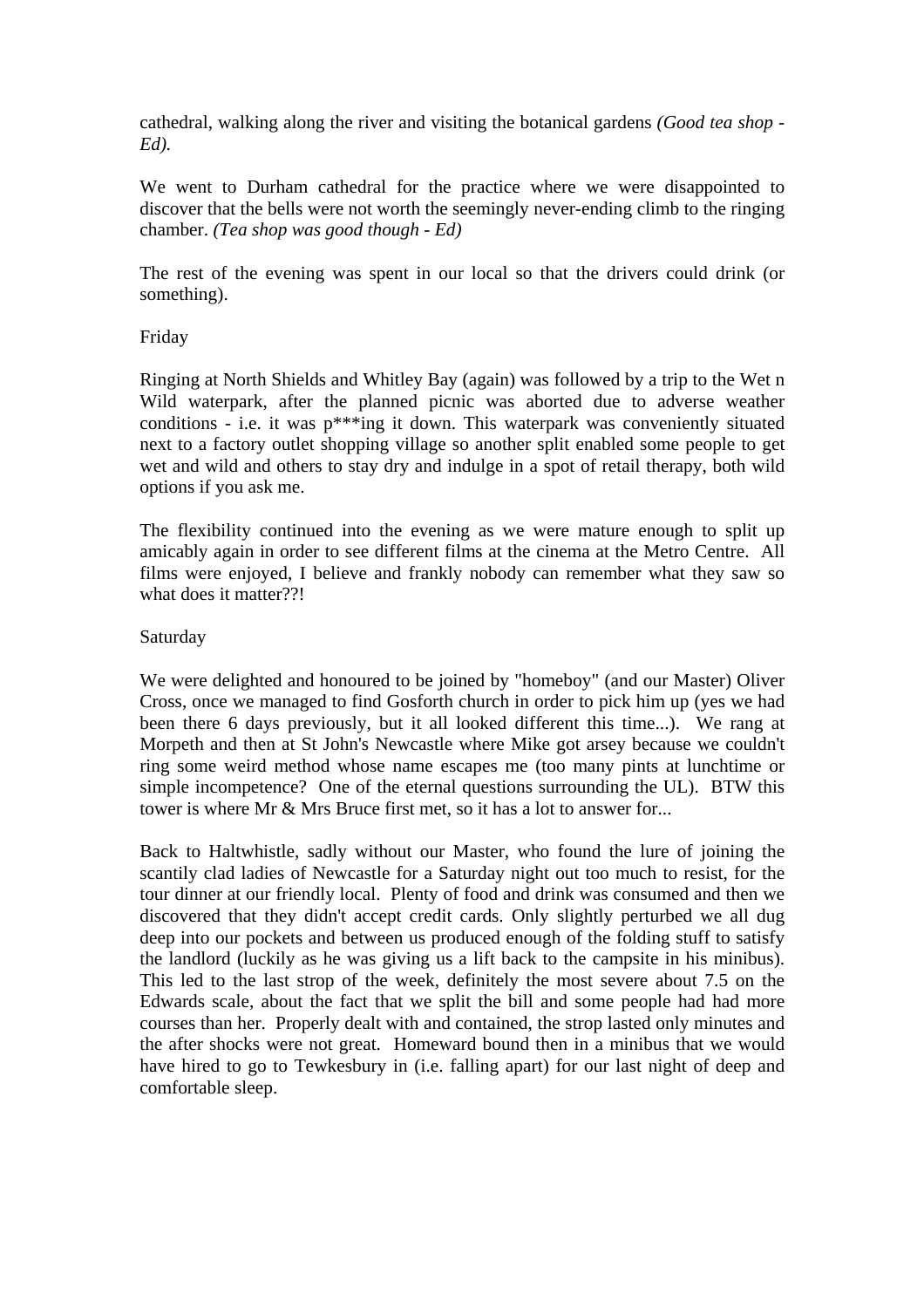**Version 3 – written sometime before the event, with the enthusiasm of an organiser, and therefore no requirement to remember anything about what might have happened (also referred to earlier as the itinerary).**

Saturday 1 August 1998

Travelling up t'North. I recommend the A1.

The aim is to meet for lunch at The Plough in Burton Salmon between 1.00 pm and 3.00 pm. For those that don't know, Burton Salmon is a village a few miles North of Knottingly in North Yorkshire reasonably close the A1 (take the A162 just passed Ferrybridge). In case of difficulty, the pub is on Main Street and the telephone number is 01977 672422. My mobile is 0468 921315 and Adrian's is 0976 375501.

The campsite is the Burnfoot Camping & Caravan Club in Haltwhistle (telephone 01434 320106). I will ascertain details on how to find this and each car will be given instructions. We should hopefully arrive between 5.00 pm and 6.00 pm whereupon the ritual saga of erecting tents will commence and the first of the many official tour arguments can begin (i.e. who is sleeping with whom).

The remainder of the evening will be spent in a local hostelry at which we will all marvel at the price of a pint of beer and, having tasted one, soon realise why it is so cheap.

Sunday 2 August 1998

Today is Fiona's  $21<sup>st</sup>$  birthday and everyone should make a special effort to try not to wind her up. I will try to be on my best behaviour. Breakfast will be ably supervised by Richard and Helen but beware as we do need to make an early start.

The first ringing of the week will be at the Master's home tower of Gosforth. As may have been expected, the Gosforth ringers have all booked a week's holiday and have kindly agreed to take the Master with them. A few of the ringers do not wish to leave their houses unoccupied whilst the UL are in the vicinity and we shall therefore be joining those who have remained for Sunday morning ringing:

| $9.15$ am $-9.45$ am<br>Gosforth, All Saints | 10 bells | 22-0-23 in $E \exists$ |
|----------------------------------------------|----------|------------------------|
|----------------------------------------------|----------|------------------------|

We can decide what we want to do in the afternoon over coffee (or a bottle of Newcastle Brown Ale depending on individual preferences). However, I anticipate lunching somewhere in Newcastle so we can meet up with Becky who is due to arrive at the train station at approximately 2.15 pm. Please note Becky has a new mobile phone (0403 351091) and would appreciate the odd call every now and again. If the weather is nice (?), we may go to the beach at Whitley Bay although we are going back there on Friday.

Evening ringing has been arranged as follows:

| 5.15 pm $-$ 5.55 pm | Whitley Bay, St Paul                  | 8 bells | 17-1-0 in E              |
|---------------------|---------------------------------------|---------|--------------------------|
| 6.10 pm $-$ 6.30 pm | North Shields, Christ Church 10 bells |         | $16-1-16$ in E $\exists$ |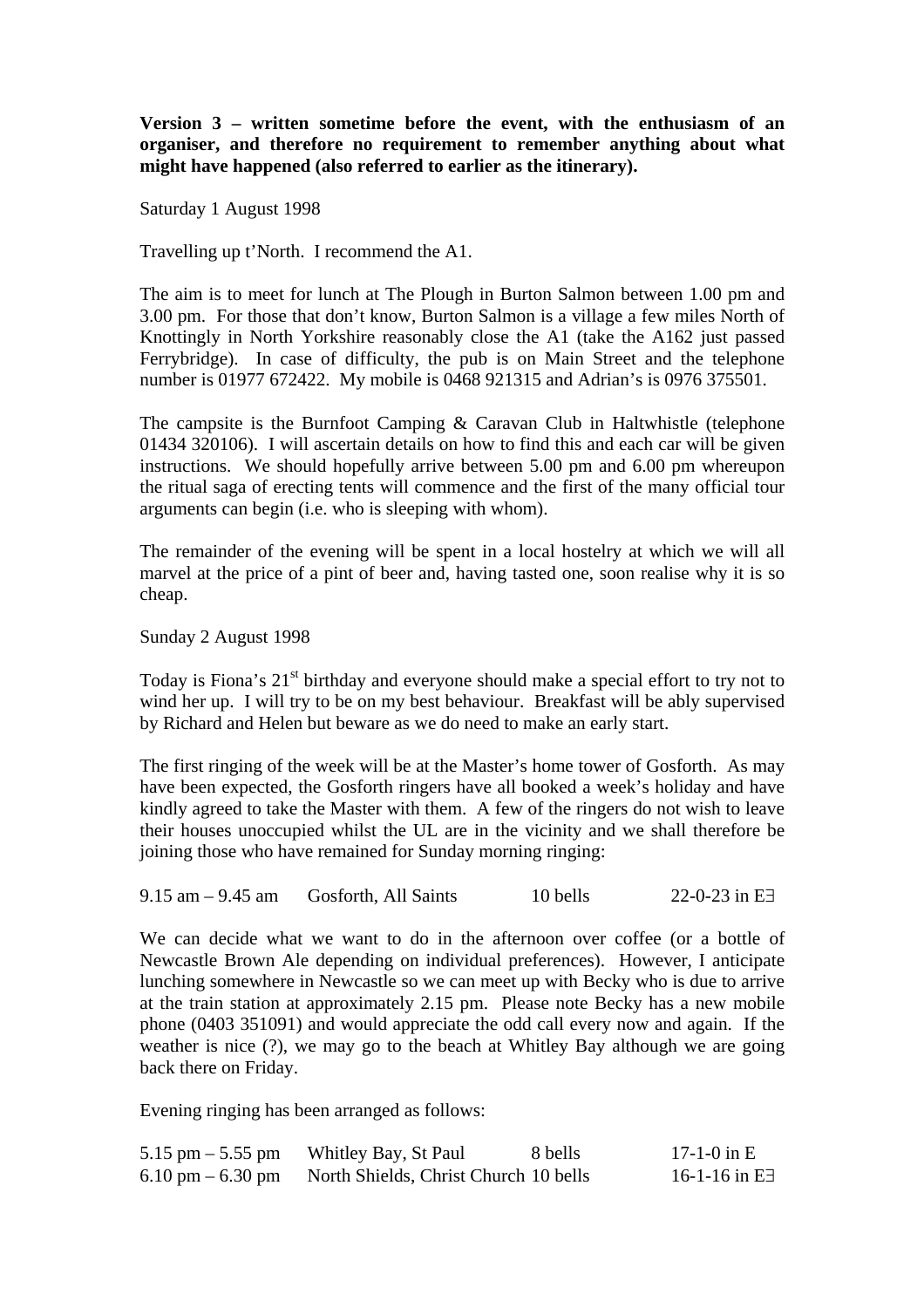I am reliably informed that there is just about enough time to get from Whitley Bay to North Shields, although your co-operation in ensuring we do not dither at this stage would be greatly appreciated. You may rest assured that there will be plenty of time for dithering later in the week.

After a quick look round to confirm my suspicions that the Sunday evening nightlife in North Shields is too much for us oldies to cope with, I suggest we head back to Haltwhistle for liquid refreshments and more arguments about the sleeping arrangements. The first round will be on Fiona.

Monday 3 August 1998

Fiona, now of a mature age, will be cooking a sizzling breakfast to cure any remnants of a hangover which remain following a night of howling gales and thunderstorms. Richard (Pearce) will assist as I'm not sure if Fiona can be trusted with a gas cylinder and a box of matches.

Today's ringing is as follows:

| $10.30$ am $-11.00$ am Allendale, St Cuthbert       | 8 bells | 10-0-9 in G |
|-----------------------------------------------------|---------|-------------|
| 11.45 am $-1.00$ pm Hexham Abbey, St Andrew 8 bells |         | 21-0-0 in E |

The times for Hexham Abbey are not misprinted but you may be pleased to know that we will not be ringing for the entire 75 minutes. We are, in fact, ringing for a wedding which starts at 12.00 noon although we need to be there before it starts in order to get in. Please therefore be prompt in arriving at the Abbey.

The afternoon will be spent in and around Hexham until Pete arrives. We can then explore Hadrian's Wall and maybe do some walking (weather permitting).

Tuesday 4 August 1998

I have arranged a lie-in for Helen, although the rest of us can join in if we like. The fit and keen ones can join James for an early morning run; meet at 6.30 am by the gate. Louise will be volunteering to oversee the breakfast arrangements, so please kindly direct any complaints to her. Mine is a toasted bacon sandwich.

Those who are interested can go to the Open Air Museum at Beamish. Those who aren't interested can wait in the car park. Onto Newcastle itself for shopping and sightseeing(?). As for me, I'm going to get ratted and start hurling abuse at the local yobbos ready for the fight in the evening.

| $5.00 \text{ pm} - 5.45 \text{ pm}$ | Newcastle, St Stephen                                     | 8 bells  | 27-2-8 in D               |
|-------------------------------------|-----------------------------------------------------------|----------|---------------------------|
|                                     | $6.00 \text{ pm} - 6.45 \text{ pm}$ Newcastle, St Matthew | 8 bells  | 11-0-5 in $\overline{AB}$ |
| $7.15$ pm $-9.15$ pm                | Newcastle Cathedral                                       | 13 bells | $37-2-17$ in D $\exists$  |

We are joining the locals for their practice at the Cathedral, so please be polite if you can. Fiona, it may be easier if you don't say anything at all until we get back down the stairs.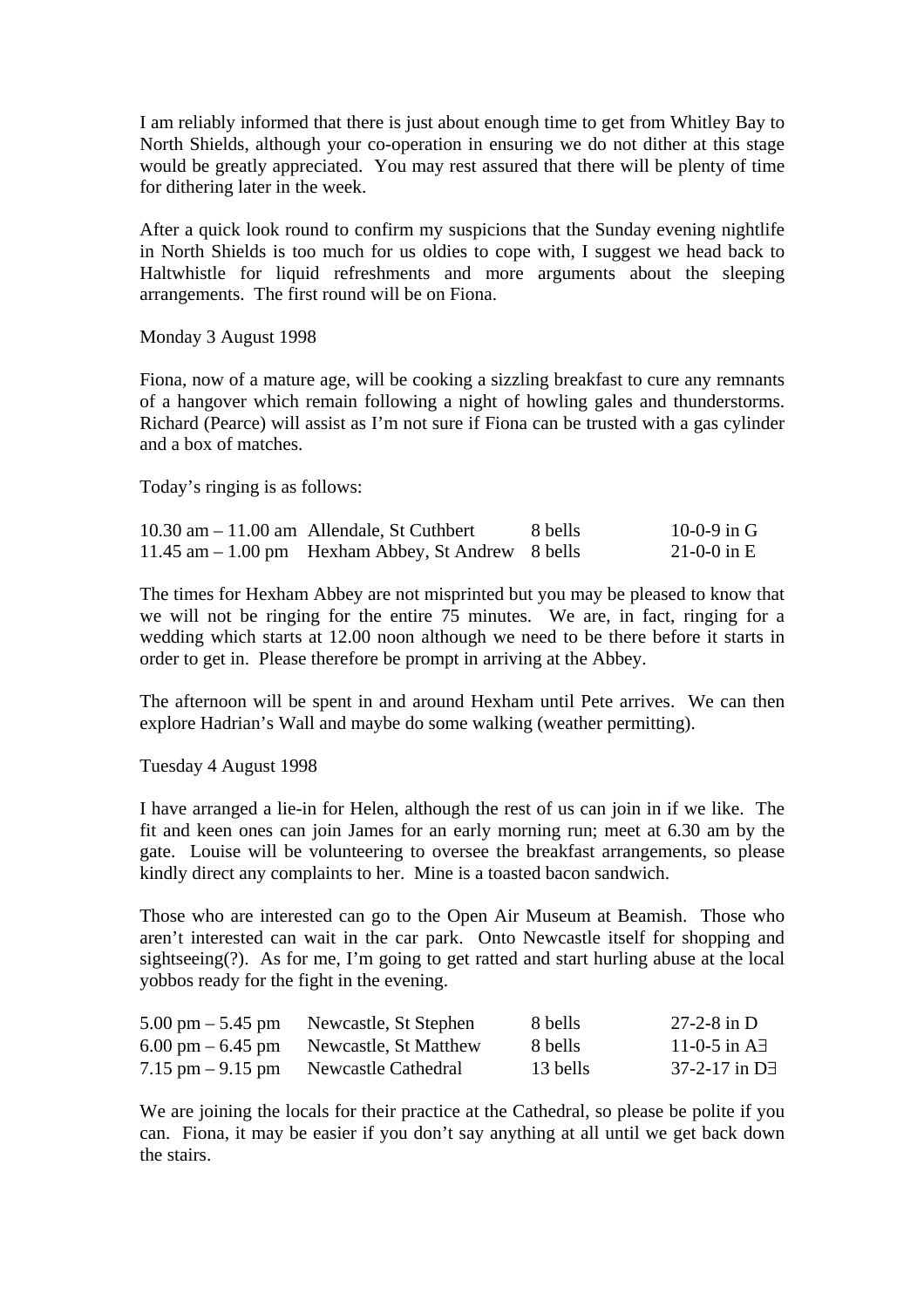#### Wednesday 5 August 1998

Up with the larks so we can all watch Adrian burning the breakfast. With any luck, we should have lost Richard Pearce by now and so we can start enjoying ourselves. We do, however, have a considerable distance to travel as we are going even further North (yes even further as if that were possible). There is only one tower and even that is not yet confirmed:

TBC Bamburgh, St Aidan 8 bells 13-3-10 in F

Bamburgh is supposed to be a very nice area. If the weather is kind to us we can go to the beach. There is a castle to explore and plenty of other things to do. A cricket match will be staged on the dunes for which we will be using the traditional rules developed by Richard which go something like "I'm going to make them up as we go along to ensure I'm in the winning team". Imperial plays the rest. We'll be skins.

#### Thursday 6 August 1998

One of the things I wanted to do this week was to visit Durham. Durham is a cultured city of great historical interest and beauty. Those who think they might show us up are advised to stay at the campsite – you know who you are!

Pete will cook breakfast, but remember that it needs to put on before everyone is milling around. I will, as usual, have my first cup of tea in bed – white, no sugar.

Travel to Durham in time for ringing as follows:

|  | $11.00$ am $-11.30$ am Durham, St Oswald | 8 bells | 12-3-0 in $F#$ |
|--|------------------------------------------|---------|----------------|
|--|------------------------------------------|---------|----------------|

The afternoon will be spent exploring the wonders of the Cathedral City and urinating into the River Wear. We will be joining the locals for the cathedral practice night in the evening:

| 7.30 pm $-9.00$ pm<br>$28-0-6$ in D<br>10 bells<br>Durham Cathedral |  |
|---------------------------------------------------------------------|--|
|---------------------------------------------------------------------|--|

By now, we will all be tired and argumentative but please bear in mind that we still have 3 days to go.

Friday 7 August 1998

Another beach day. We have been promised hot sunshine and clear blue skies so blame Olly when he arrives tomorrow if this does not transpire. After breakfast, ably cooked by Becky, we shall head East until we hit the sea.

11.00 am – 11.30 am North Shields, Christ Church 10 bells 16-1-16 in E $\exists$ 

An afternoon of fun with picnic on the beach, ice creams, cricket and beer. What more could you ask for? We can walk across the causeway at Whitley Bay to St Mary's Lighthouse and spot the cormorants, terns, oyster catchers and common shags (we are in Fat Slags country after all). If it's pissing it down (because I don't trust Olly) we can go to the futuristic Wet N Wild Waterpark at North Shields.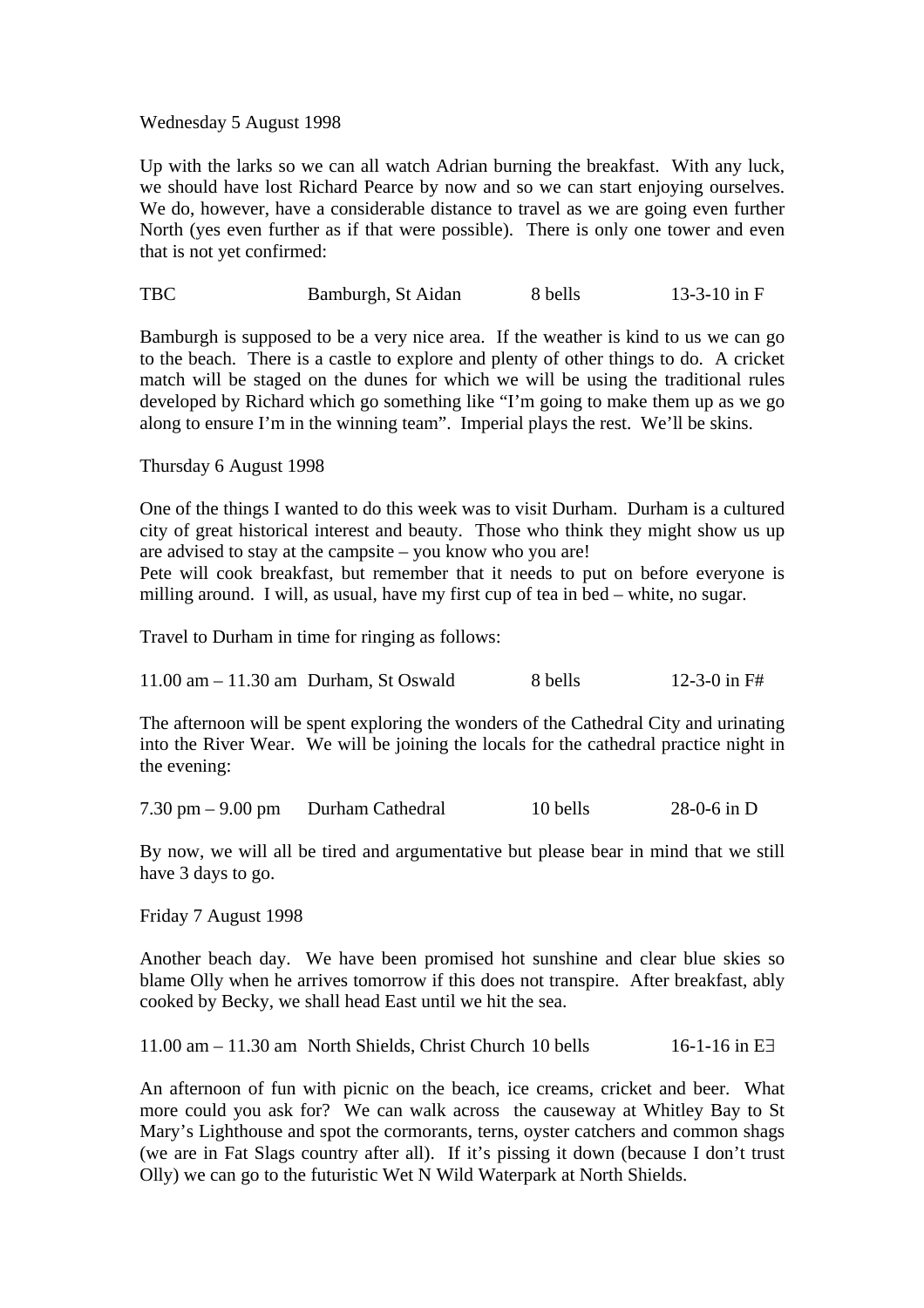6.30 pm – 7.00 pm – Whitley Bay, St Paul 8 bells 17-1-0 in E

Saturday 8 August 1998

James will be doing the honours this morning. I think I'll have mushrooms with mine. Don't forget the tea (white, no sugar).

A trip to Morpeth in the morning. Please make sure you have all learnt the blue line.

11.00 am – 11.30 am Morpeth, Watch Tower 8 bells 10-0-26 in G

After a quick lunch and a pint of beer in Morpeth, we travel back into Newcastle for the last ringing of the week:

3.00 pm – 3.30 pm Newcastle, St John 8 bells 11-0-5 in A∃

Back to Haltwhistle for a slap up meal at Mrs Miggins' Pie Shop or some suitable equivalent. This will be the official Tour Dinner, although we will have lost Pete, Richard & Helen. All the more for the rest of us!

Sunday 9 August 1998

As it's my turn to cook breakfast, I suggest we get up early, pack the tents and then find a café.

After that, it's travel home and book yourself a proper holiday to recover!

**JRSS**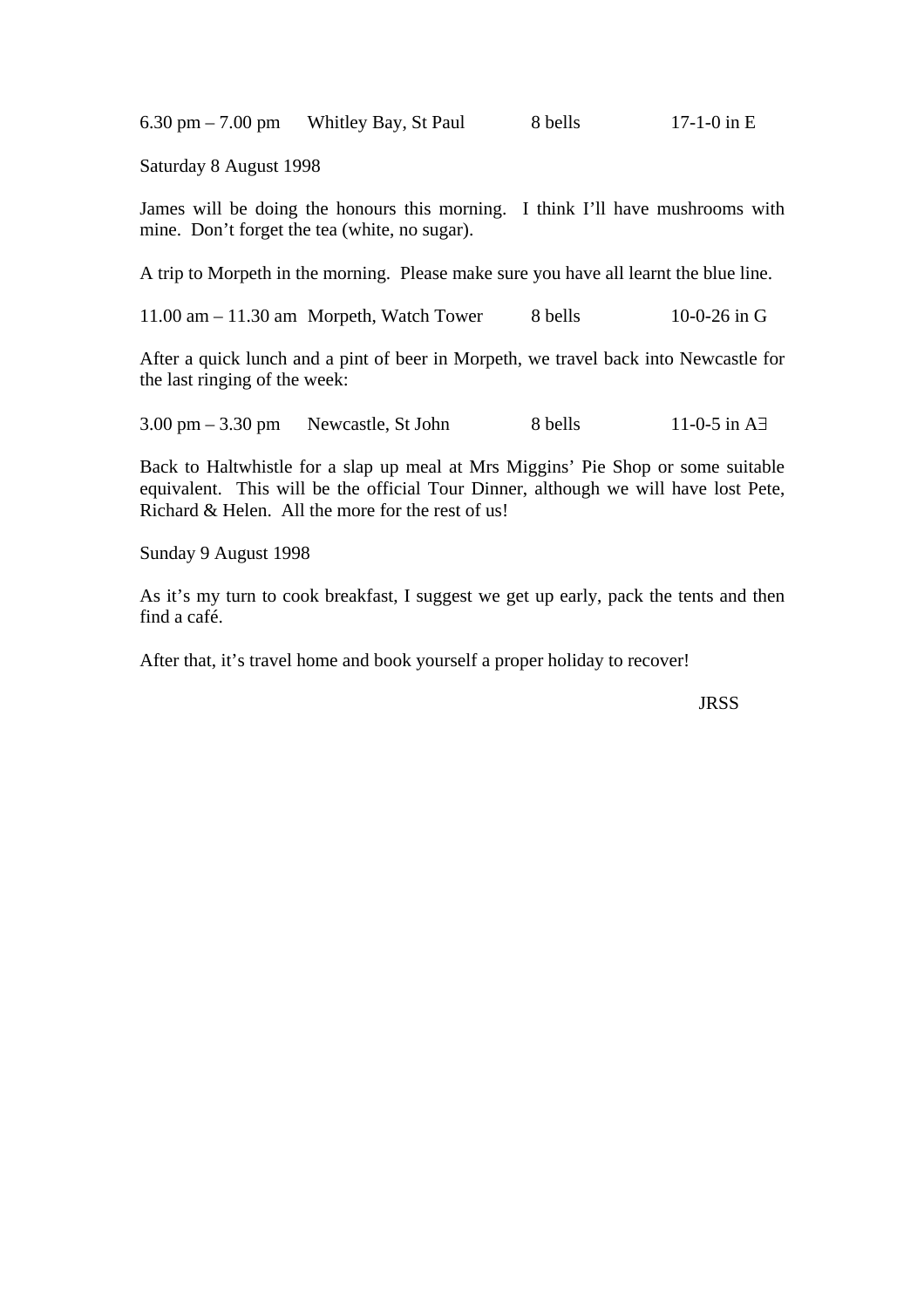#### **Peals**

\_\_\_\_\_\_\_\_\_\_\_\_\_\_\_\_\_\_\_\_\_\_\_\_\_\_\_\_\_\_

\_\_\_\_\_\_\_\_\_\_\_\_\_\_\_\_\_\_\_\_\_\_\_\_\_\_\_\_\_\_

\_\_\_\_\_\_\_\_\_\_\_\_\_\_\_\_\_\_\_\_\_\_\_\_\_\_\_\_\_\_

City of London, Cheapside - St Mary-le-Bow Sat  $28^{th}$  Nov 1998 3h20 (42) 5079 Stedman Cinques (I. R. Fielding)

| 1. Fiona M Edwards     | 7. James R S Sawle  |
|------------------------|---------------------|
| 2. Rebecca S Bruce     | 8. Michael G Purday |
| 3. Samantha J Hovey    | 9. Michael J Trimm  |
| 4. Katherine L Town    | 10. Julia R Cater   |
| 5. Christopher M Gould | 11. Mark C Bennett  |
| 6. Ian R Fielding (c)  | 12. Oliver D Cross  |

First on 12; 4. On ULSCR Dinner Day

London, Lambeth - St. John, Waterloo Road Fri  $12^{th}$  Feb 1999 2h59 (18) 5088 Rutland S. Major (T. Hooley)

> 2. Oliver D Cross 6. Simon M Barnes 4. Katherine L Town 8. Ian R Fielding

1. Fiona M Edwards 5. Richard S J Saddleton 3. Louise S Price 7. Mark C Bennett (c)

First in method; 3.

London, Kensington - Imperial College, Huxley Building Fri  $12^{th}$  Feb 1999 2h15 5024 Rutland S. Major (D. W. Beard)

| 1-2 Ruth Blackwell  | 5-6 Michael J Trimm  |
|---------------------|----------------------|
| 3-4 James R S Sawle | 7-8 Roger Bailey (c) |

Middlesex, Willesden - St. Mary Sat 13<sup>th</sup> Feb 1999 2h33 (8) 5040 Cambridge S. Minor (R. Bailey)

| 1. Roger Bailey        | 4. Simon M Barnes      |
|------------------------|------------------------|
| 2. William H.J. Norton | 5. Michael J Trimm (c) |
| 3. Mark C Bennett      | 6. James R S Sawle     |

First peal; 2. For the refurbishment of the church.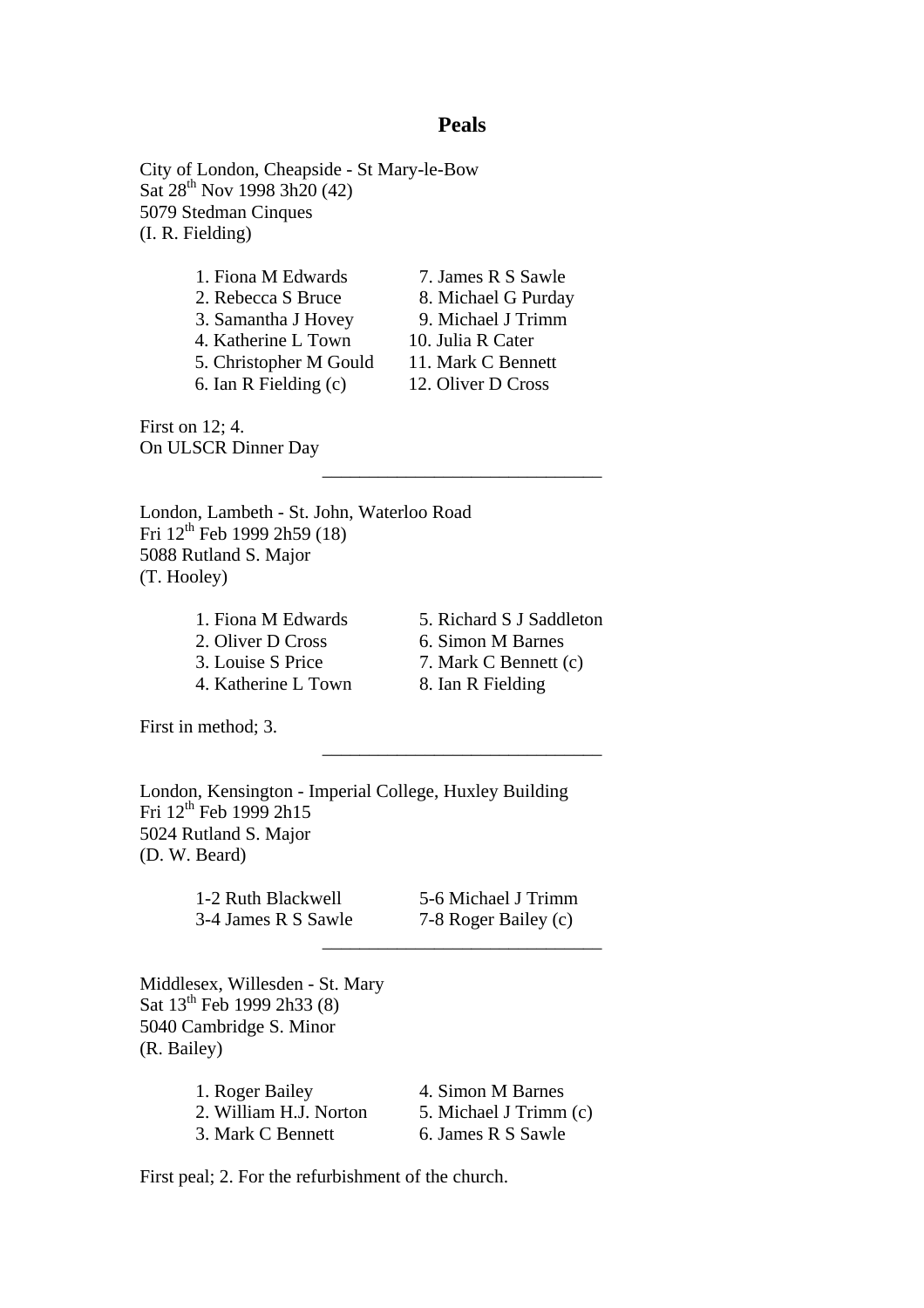Middlesex, Kensal Rise - 52 Burrows Road Sat 13<sup>th</sup> Feb 1999 5024 Whitminster S. Major (C. J. Sedgeley)

| 1-2 Mark C Bennett      | 5-6 Roger Bailey    |
|-------------------------|---------------------|
| 3-4 Michael J Trimm (c) | 7-8 James R S Sawle |

\_\_\_\_\_\_\_\_\_\_\_\_\_\_\_\_\_\_\_\_\_\_\_\_\_\_\_\_\_\_

\_\_\_\_\_\_\_\_\_\_\_\_\_\_\_\_\_\_\_\_\_\_\_\_\_\_\_\_\_\_

A get well compliment to Brian Price.

London, Lambeth - St. Andrew, Short Street Sun  $14^{th}$  Feb 1999 2h30 (3) 5120 Spliced S. Major (8 methods, atw. P.G.K. Davies)

| 1. Michael J Trimm | 5. Katherine L Town    |
|--------------------|------------------------|
| 2. Oliver D Cross  | 6. Simon M Barnes      |
| 3. Mark C Bennett  | 7. James R S Sawle (c) |
| 4. Fiona M Edwards | 8. Roger Bailey        |

First spliced; 6. First 8-spliced as conductor; 7.

Middlesex, Willesden - St Mary Sat  $8^{th}$  May 1999 2h45 (8) 5184 Cambridge S Major (B. D. Price)

| 1. Jennifer A Holden   |  |
|------------------------|--|
| 2. Michael J Trimm (c) |  |
| 3. William H J Norton  |  |
| 4. Katherine L Town    |  |

5. Mark C Bennett 6. Rebecca S Bruce 7. James R S Sawle 8. Oliver D Cross

First peal; 1. First peal on eight inside; 3. Rung on the day of the Society's AGM and also to mark the composer's  $75<sup>th</sup>$  birthday.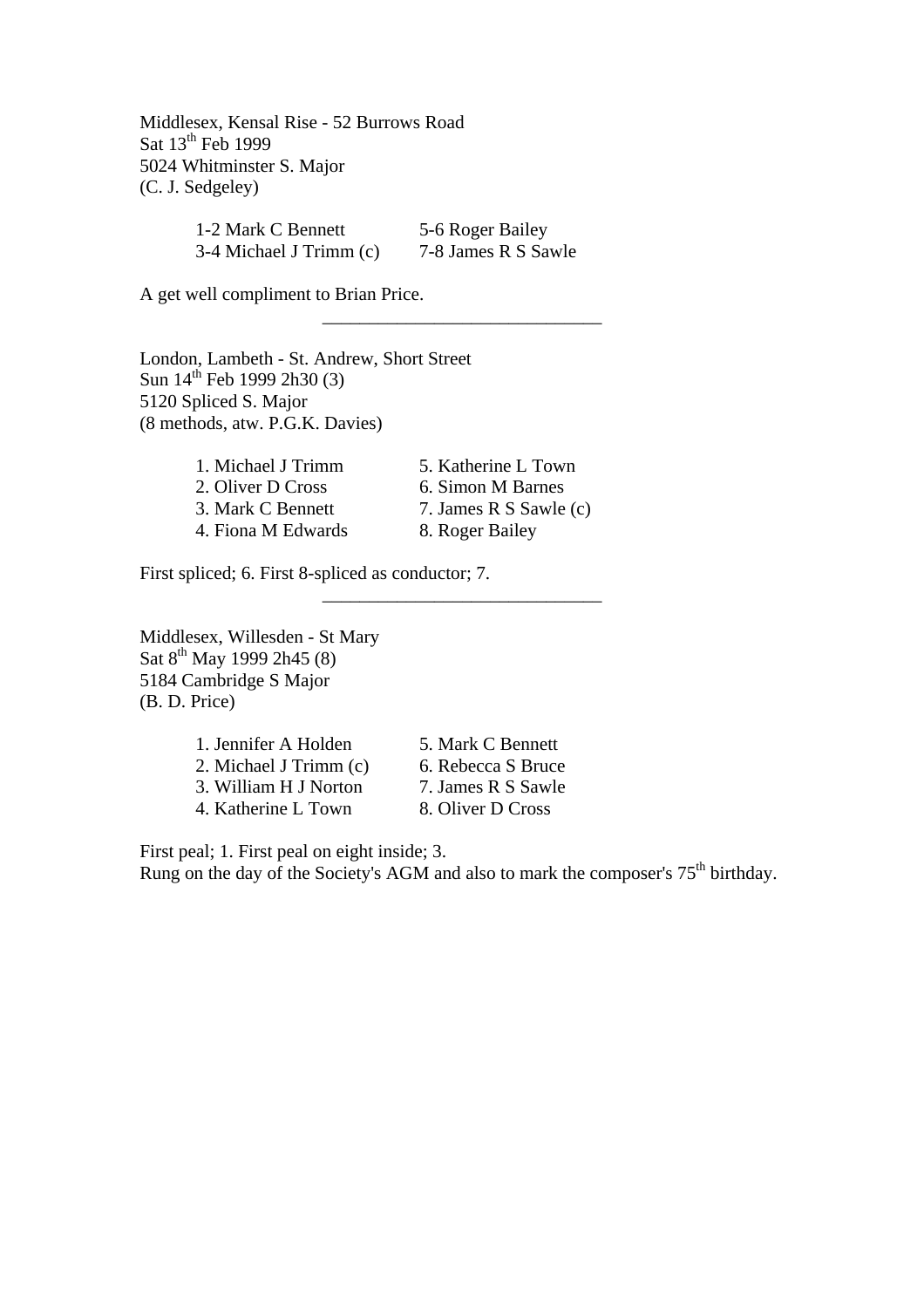#### **Quarter Peals**

(The first was at Short Street on 3rd October, but the Master was in Hospital so "don't know what happened".) *(Extensive - ish searching of the RW was fruitless - Ed)*

London, Smithfield - St. Bartholemew the Great  $Sun 18<sup>th</sup> Oct 1998$ 1260 Grandsire Doubles

- 1. David J Baverstock (c) 4. Oliver D Cross
- 2. Rebecca S Bruce 5. William H J Norton

\_\_\_\_\_\_\_\_\_\_\_\_\_\_\_\_\_\_\_\_\_\_\_\_\_\_\_\_\_\_

\_\_\_\_\_\_\_\_\_\_\_\_\_\_\_\_\_\_\_\_\_\_\_\_\_\_\_\_\_\_

\_\_\_\_\_\_\_\_\_\_\_\_\_\_\_\_\_\_\_\_\_\_\_\_\_\_\_\_\_\_

3. Alison R Clarke

For Evensong.

London, Southwark - Southwark Cathedral Wed 11<sup>th</sup> Nov 1998 1408 Plain Bob Major

> 1. William H J Norton 5. Richard S J Saddleton 2. Louise S Price 6. Garry S Barr

4. Rebecca S Bruce 8. Oliver D Cross (c)

3. Roger Bailey 7. Christopher M Gould

On the back eight, for Remembrance Day.

City of London - St. Olave, Hart St Tue  $15<sup>th</sup>$  Dec 1998 1260 Plain Bob Minor

| 1. Jennifer A Holden  | 4. Louise S Price     |
|-----------------------|-----------------------|
| 2. William H J Norton | 5. Rebecca S Bruce    |
| 3. Garry S Barr       | 6. Oliver D Cross (c) |

For Trinity House, to mark the closure of the last manned lighthouse.

London, Limehouse - St.Anne Sat  $13<sup>th</sup>$  Feb 1999 1260 Stedman Triples

| 1. Louise S Price    | 5. Oliver D Cross     |
|----------------------|-----------------------|
| 2. D Annabel Preston | 6. Andrew P Sparling  |
| 3. Fiona M Edwards   | 7. Ian R Fielding (c) |
| 4. Katherine L Town  | 8. Simon M Barnes     |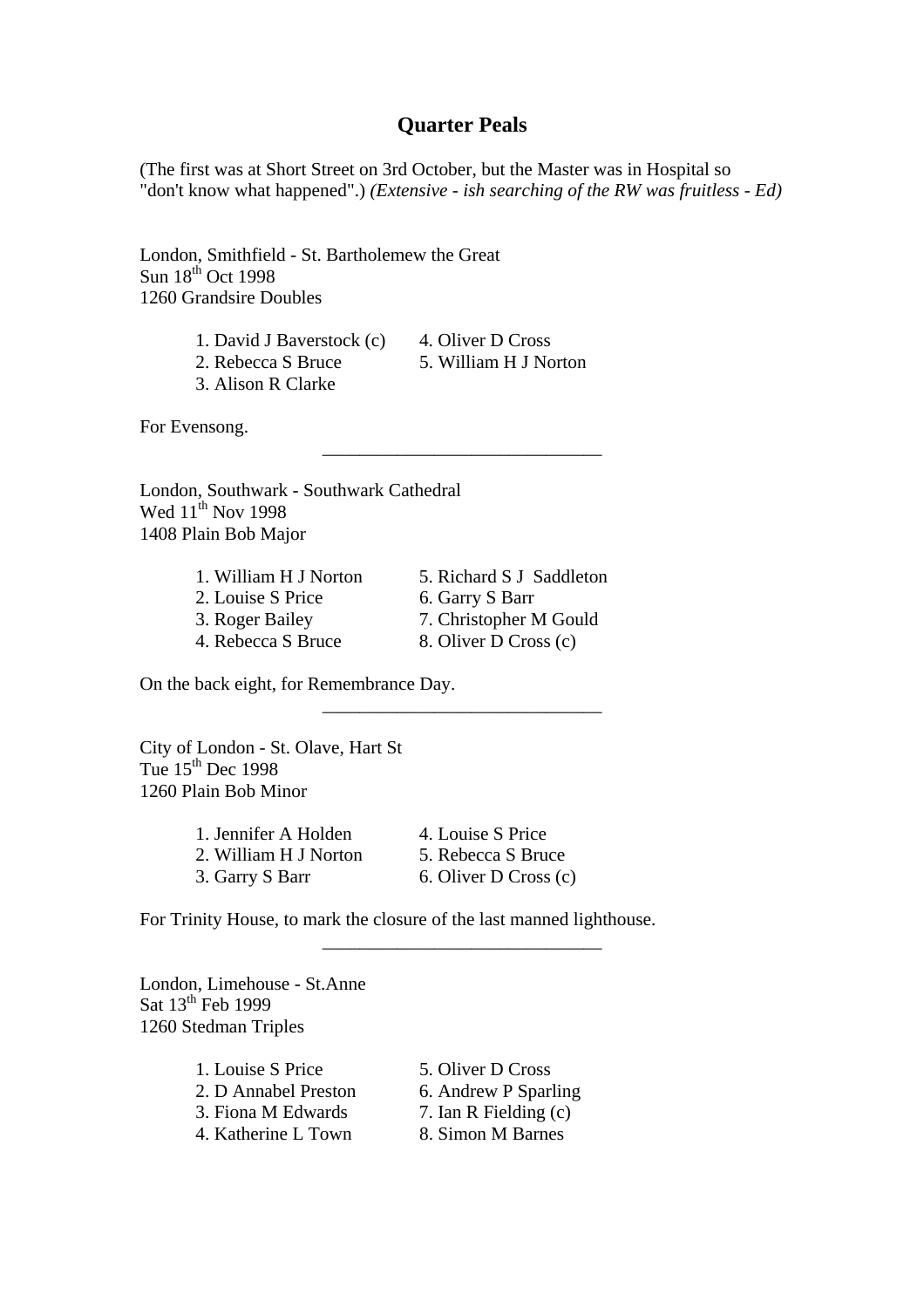London, Smithfield - St. Bartholemew Sun  $21<sup>st</sup>$  Feb 1999 1260 Doubles (4 methods; Plain Bob, Grandsire, St. Simon's, St. Martin's)

1. Jennifer A Holden 4. William H J Norton 2. Margaret E. Macey 5. Oliver D Cross (c) 3. Garry S Barr

\_\_\_\_\_\_\_\_\_\_\_\_\_\_\_\_\_\_\_\_\_\_\_\_\_\_\_\_\_\_

\_\_\_\_\_\_\_\_\_\_\_\_\_\_\_\_\_\_\_\_\_\_\_\_\_\_\_\_\_\_

For Evensong.

London, Lambeth - St. John the Evangelist, Waterloo Road Sun 14<sup>th</sup> Mar 1999 1264 Plain Bob Major

| 1. Garry S Barr      | 5. William H J Norton |
|----------------------|-----------------------|
| 2. Jennifer A Holden | 6. Rebecca S Bruce    |
| 3. Sarah J Morgan    | 7. David J Baverstock |
| 4. Katherine L Town  | 8. Oliver D Cross (c) |

First on eight; 2. First Bob Major; 5.

Lambeth, London - St. Andrew, Short St. Sun  $14<sup>th</sup>$  Mar 1999 1260 Grandsire Triples

> 1. Jennifer A Holden 5. Rebecca S Bruce 2. David J Baverstock (c) 6. Garry S Barr 3. Oliver D Cross 7. William H J Norton 4. Sarah J Morgan 8. Katherine L Town

To celebrate the birth of Kathryn Mary Webb on 2nd March 1999, and for the birthday of the Reverend Richard Truss, incumbent of St. John's and of St. Andrew's.

\_\_\_\_\_\_\_\_\_\_\_\_\_\_\_\_\_\_\_\_\_\_\_\_\_\_\_\_\_\_

London, Smithfield - St. Bartholemew Sun 21<sup>st</sup> Mar 1999 1260 Doubles (7m/1p; Merton, Rugby, Slapton, Stedman, Grandsire, St. Simon's, St. Martin's, Plain Bob).

| 1. William HJ Norton  | 4. |
|-----------------------|----|
| 2. David J Baverstock |    |

- 3. Garry S Barr
- Oliver D Cross
- Ian R Fielding  $(c)$

For Evensong.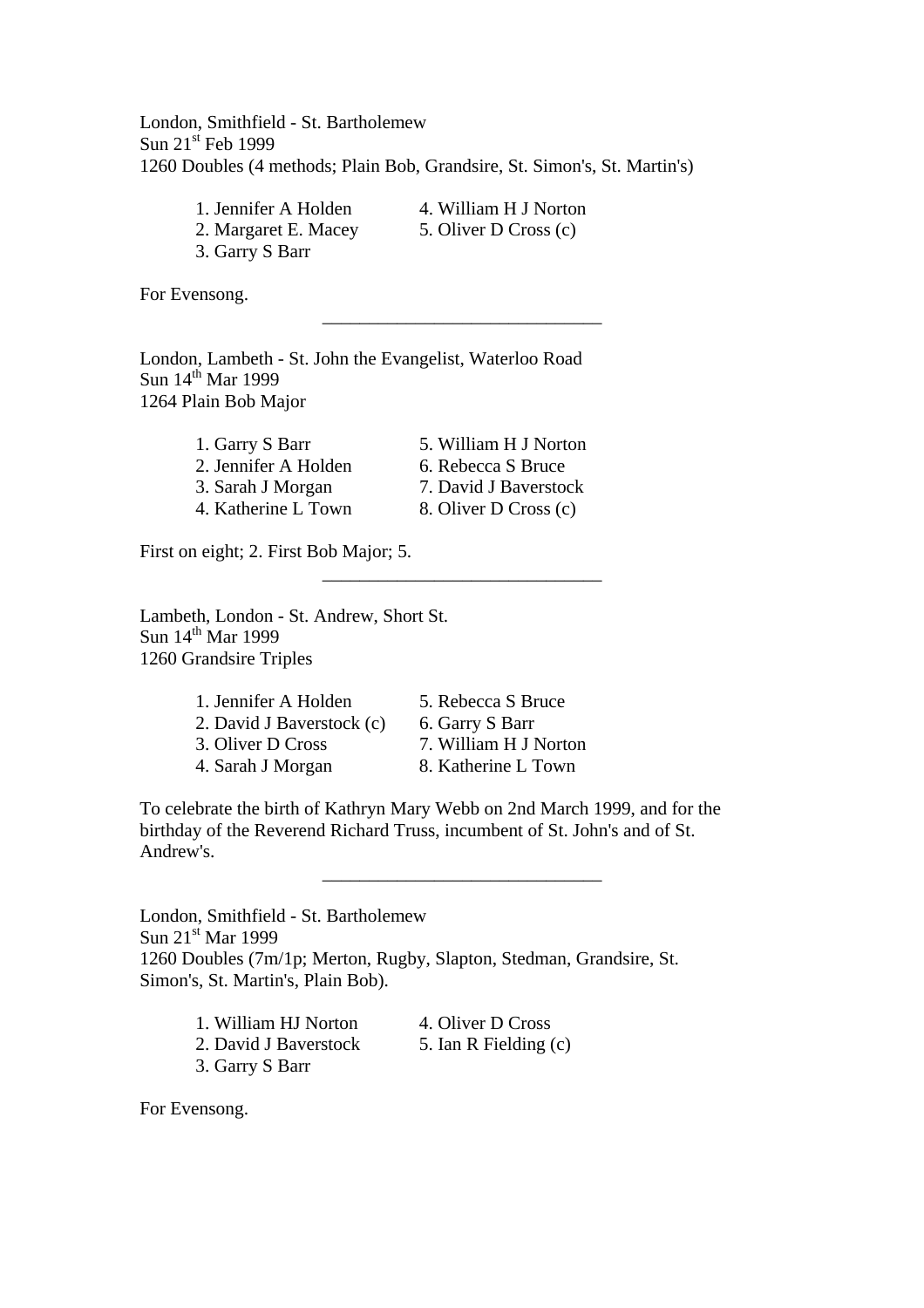# **Compositions**

*(If these haven't lined up properly I suggest, for your own safety, that you don't mention it to me - Ed)*

5079 Stedman Cinques by Ian R Fielding

| 1s.5.7.8.10.11.13s.15.16 (20 sixes)<br>2143657809E<br>21346578E90<br>2.9s.13s.15s.18<br>3142<br>2<br>$\overline{2}$<br>4123<br>4123658709E<br>2.13s.15s<br>3<br>215364<br>$\overline{a}$<br>513264<br>Α<br>$\overline{\mathbf{3}}$<br>314265<br>3.4.9s.12.17<br>32417586<br>6.7<br>23517486<br>7s<br>3251<br>2.6.7.15s<br>23417586E90<br>6.7<br>32517486 |  |
|----------------------------------------------------------------------------------------------------------------------------------------------------------------------------------------------------------------------------------------------------------------------------------------------------------------------------------------------------------|--|
|                                                                                                                                                                                                                                                                                                                                                          |  |
|                                                                                                                                                                                                                                                                                                                                                          |  |
|                                                                                                                                                                                                                                                                                                                                                          |  |
|                                                                                                                                                                                                                                                                                                                                                          |  |
|                                                                                                                                                                                                                                                                                                                                                          |  |
|                                                                                                                                                                                                                                                                                                                                                          |  |
|                                                                                                                                                                                                                                                                                                                                                          |  |
|                                                                                                                                                                                                                                                                                                                                                          |  |
|                                                                                                                                                                                                                                                                                                                                                          |  |
|                                                                                                                                                                                                                                                                                                                                                          |  |
|                                                                                                                                                                                                                                                                                                                                                          |  |
|                                                                                                                                                                                                                                                                                                                                                          |  |
| 2351<br>7s                                                                                                                                                                                                                                                                                                                                               |  |
| 2s. 3. 6. 12. 13. 14. 15. 16. 18s. 19<br>3124567809E                                                                                                                                                                                                                                                                                                     |  |
| 312456789E0<br>12.14.15.16.17.18.19 (20 sixes)                                                                                                                                                                                                                                                                                                           |  |
| 31245678E90<br>10s                                                                                                                                                                                                                                                                                                                                       |  |
| 13579E24680<br>3.5.6.8s.9.12.14.15.16 (16 sixes)                                                                                                                                                                                                                                                                                                         |  |
| 3124657890E<br>1.3.5s.6.7.10.11.13.14.18.19.20 (20 sixes)                                                                                                                                                                                                                                                                                                |  |
| 2143<br>2                                                                                                                                                                                                                                                                                                                                                |  |
| $\overline{2}$<br>4132                                                                                                                                                                                                                                                                                                                                   |  |
| 2.13s.15s<br>4132658709E                                                                                                                                                                                                                                                                                                                                 |  |
| 214365<br>Α                                                                                                                                                                                                                                                                                                                                              |  |

Call 2nd and 7th courses of A as 3.4.12.17s.19 Contains all near misses and Queen's.

5088 Rutland Suprise Major by Thomas Hooley (C501 p21)

| 23456  | М    | в | W |
|--------|------|---|---|
| 56234  |      |   | 2 |
| 32465  |      |   |   |
| 64523  |      |   |   |
| 34625  |      |   |   |
| 423756 | in   |   |   |
| 274536 |      |   |   |
| 423567 | 4ths |   |   |
|        |      |   |   |

Repeat twice. Contains 21 6578's and 18 each 5678's, 7568's & 7856's.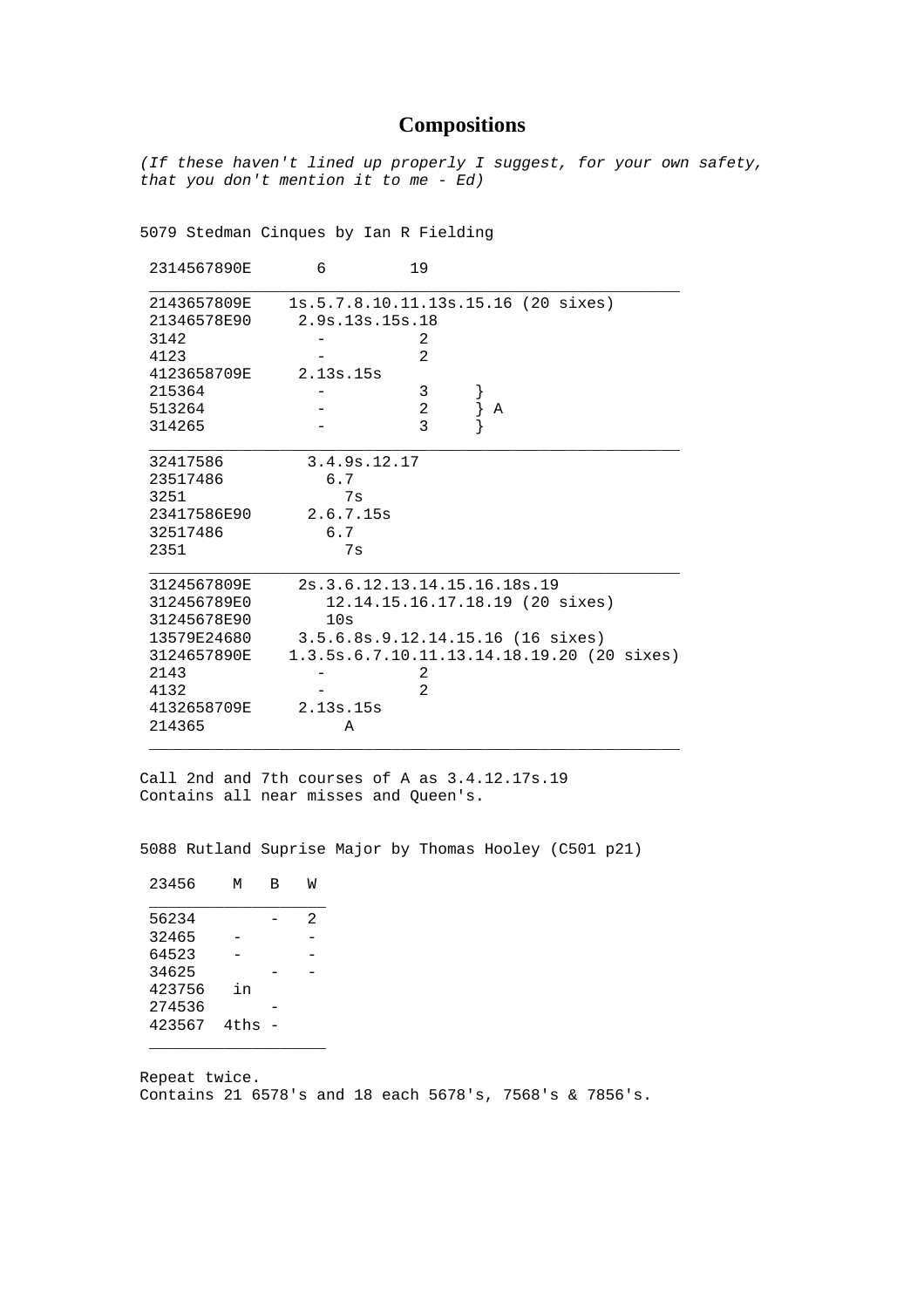5024 Rutland S Major by David W Beard

| 23456 | м | в  | M | H |
|-------|---|----|---|---|
| 35426 |   |    |   |   |
| 24653 |   |    |   |   |
| 45236 |   |    |   |   |
| 53246 |   |    |   | κ |
| 23645 |   | Зx |   |   |
|       |   |    |   |   |

Repeat twice calling B, H instead of the [  $W, B$  ] in parts 2 and 3.  $x =$ I,V. Contains 126 combination rollups.

5040 Cambridge Surprise Minor by Roger Bailey (no 3)

| 2345 | 3rds | 4ths | W              | н |
|------|------|------|----------------|---|
| 5243 |      |      |                |   |
| 3425 |      |      | 3              | っ |
| 5342 | S    |      |                |   |
| 2435 |      |      | 3              | 3 |
| 4235 | S    |      | $\mathfrak{D}$ |   |
|      |      |      |                |   |

Twice repeated.

5024 Whitminster Surprise Major by Charles J Sedgley (Wratten 20)

| 23456 | M | в | м | н                 |
|-------|---|---|---|-------------------|
| 24536 |   |   |   | 2                 |
| 54632 |   |   |   | $\lceil 3 \rceil$ |
| 42635 |   |   |   | 2                 |
| 42356 |   |   |   |                   |
|       |   |   |   |                   |

Repeat twice, omtting [3] in the last part.

5120 Spliced Surprise Major (8 methods) by Philip G K Davies

| 23456 | м | В | W | H              | Methods             |
|-------|---|---|---|----------------|---------------------|
| 34256 |   |   |   | 2              | B.YYYCPNN.          |
| 52436 |   |   | 2 | $\mathfrak{D}$ | RY.LLLLLRL.YYN.LYL. |
| 35426 |   |   |   |                | RRRRRR.NSN          |
| 56243 |   |   |   | 2              | NNS.PSCY.SSSSSSCS.  |
| 54263 |   |   |   | $\mathfrak{D}$ | YCCY.R.NNNPR.       |
| 24653 |   |   |   |                | R.BBB.LRR.          |
| 65243 |   |   |   |                | RC.CPC.             |
| 32546 |   |   |   |                | CCP.NYPP.           |
| 24365 |   |   |   |                | PP.BBB              |
|       |   |   |   |                |                     |

Repeat. Cont.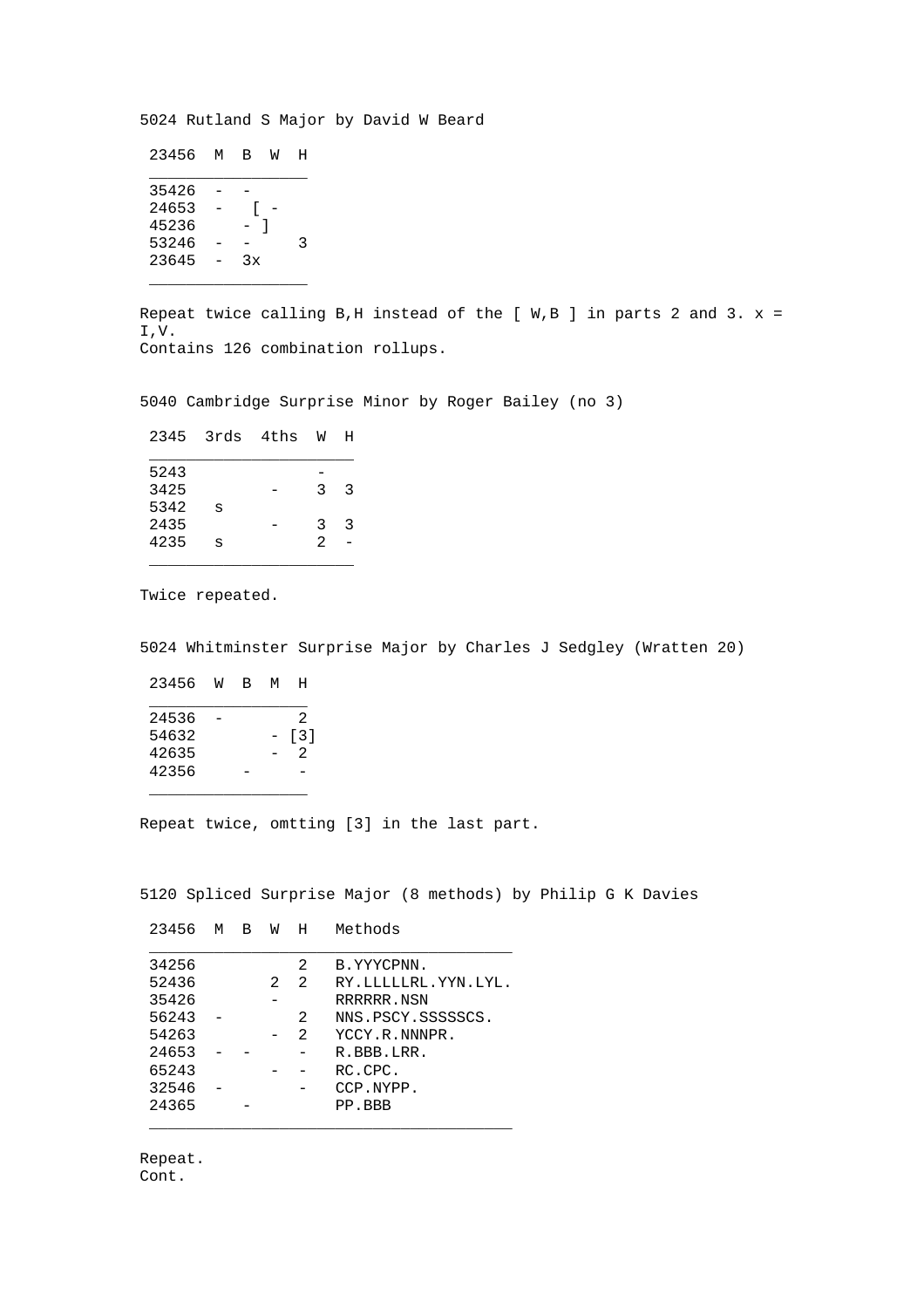Cont…

Contains 896 Rutland, 704 each Lincolnshire & Yorkshire, 640 Cambridge, 576 each London, Pudsey & Superlative, 448 Bristol; 88 changes of method, all the work.

5184 Cambridge Surprise Major by Brian D Price (Version 3)

| 23456 | В | м | W | Η |  |
|-------|---|---|---|---|--|
| 54326 |   |   | S | S |  |
| 34625 |   |   |   |   |  |
| 26543 |   |   |   |   |  |
| 54263 |   |   |   |   |  |
| 46532 |   |   |   |   |  |
| 63425 |   |   |   |   |  |
| 32654 |   |   |   |   |  |
| 23546 |   |   |   | S |  |
| 23465 |   |   |   |   |  |
| 45362 |   | S |   |   |  |
| 45623 |   |   |   |   |  |
| 54236 |   |   |   | S |  |
| 54362 |   |   |   |   |  |
| 62345 |   |   |   |   |  |
| 45236 |   |   |   | S |  |
|       |   |   |   |   |  |

Repeat. Contains 68 cru's, 58 678's.